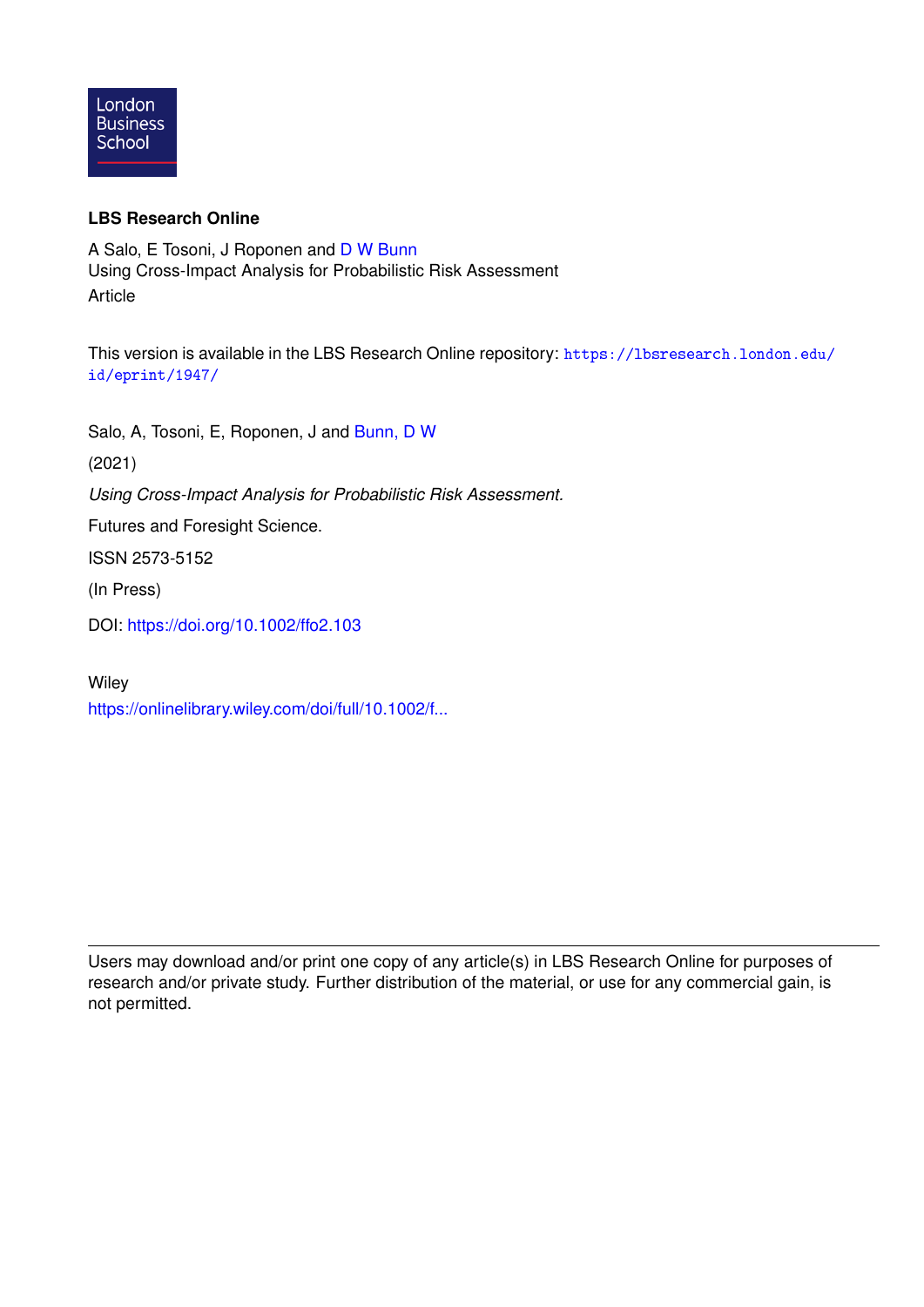#### ORIGINAL ARTICLE

**WILEY** 

# Using cross‐impact analysis for probabilistic risk assessment

Ahti Salo<sup>[1](http://orcid.org/0000-0003-1526-7923)</sup>  $\odot$  | Edoardo Tosoni<sup>1</sup> | Juho Roponen<sup>1</sup> | Derek W. Bunn<sup>2</sup>

1 Department of Mathematics and Systems Analysis, Systems Analysis Laboratory, Aalto University School of Science, Aalto, Finland

<sup>2</sup>London Business School, London, UK

#### **Correspondence**

Ahti Salo, Department of Mathematics and Systems Analysis, Systems Analysis Laboratory, Aalto University School of Science, 00076 Aalto, Finland. Email: [ahti.salo@aalto.fi](mailto:ahti.salo@aalto.fi)

#### Funding information

Finnish Research Programme on Nuclear Waste Management (KYT2022) 2019‐2022

#### Abstract

Cross‐impact analysis is widely employed to inform management and policy decisions based on the formulation of scenarios, defined as combinations of outcomes of relevant uncertainty factors. In this paper, we argue that the use of nonprobabilistic variants of cross‐impact analysis is problematic in the context of risk assessment where the usual aim is to produce conservative risk estimates which may exceed but are not smaller than the actual risk level. Then, building on the characterization of probabilistic dependencies, we develop an approach to probabilistic cross-impact analysis which (i) admits several kinds of probabilistic statements about the outcomes of relevant uncertainty factors and their dependencies; (ii) maps such statements into constraints on the joint probability distribution over all possible scenarios; (iii) provides support for preserving the consistency of elicited statements; and (iv) uses mathematical optimization to compute lower and upper bounds on the overall risk level. This approach—which is illustrated with an example from the context of nuclear waste repositories—is useful in that it retains the informativeness of cross-impact statements while ensuring that these statements are interpreted within the coherent framework of probability theory.

#### KEYWORDS

cross‐impact analysis, probabilistic risk assessment, scenario analysis

### 1 | INTRODUCTION

In its many variants, scenario analysis is widely employed to support strategic decisions whose impacts depend on key uncertainties (Bunn & Salo, [1993;](#page-13-0) Lord et al., [2016\)](#page-14-0). In such situations, the systematic identification of relevant uncertainty factors; the characterization of outcomes which depict possible realizations of these factors; and the formulation of scenarios as different combinations of such outcomes provides support for organizational learning, fosters managerial insights and provides an improved basis for strategic decisions through a systematic analysis of uncertainties (Schoemaker, [1993](#page-14-1); A. Wright, [2005\)](#page-14-2).

Yet, a practical challenge in scenario analysis is that the number of possible scenarios grows very rapidly with the number of uncertainty factors and their outcomes. This is because for every combination of outcomes of these uncertainty factors, there exists a distinct scenario that could be generated (Carlsen et al., [2016](#page-13-1); Tietje, [2005\)](#page-14-3). Thus, if there are 10 factors with five possible outcomes for each, for example, the total number of possible scenarios which can be defined by such outcome combinations is  $5^{10} \approx 9.7$  million. Understandably, the number of scenarios which are usually elaborated is typically much smaller, given that resources for developing scenarios by engaging experts or by consulting other sources of information are limited. Moreover, the elaboration of scenarios and the assimilation of their implications is constrained by the amount of time and attention that decision and policy makers can devote to the scenario process. Thus, in many public policy and corporate scenario analyses which are developed primarily by consulting experts and other respondents, the number of scenarios is in the range between four and eight (see, e.g., Lord et al., [2016;](#page-14-0) Wiebe et al., [2018\)](#page-14-4).

This is an open access article under the terms of the Creative Commons Attribution‐NonCommercial License, which permits use, distribution and reproduction in any medium, provided the original work is properly cited and is not used for commercial purposes. © 2021 The Authors. Futures & Foresight Science published by John Wiley & Sons Ltd.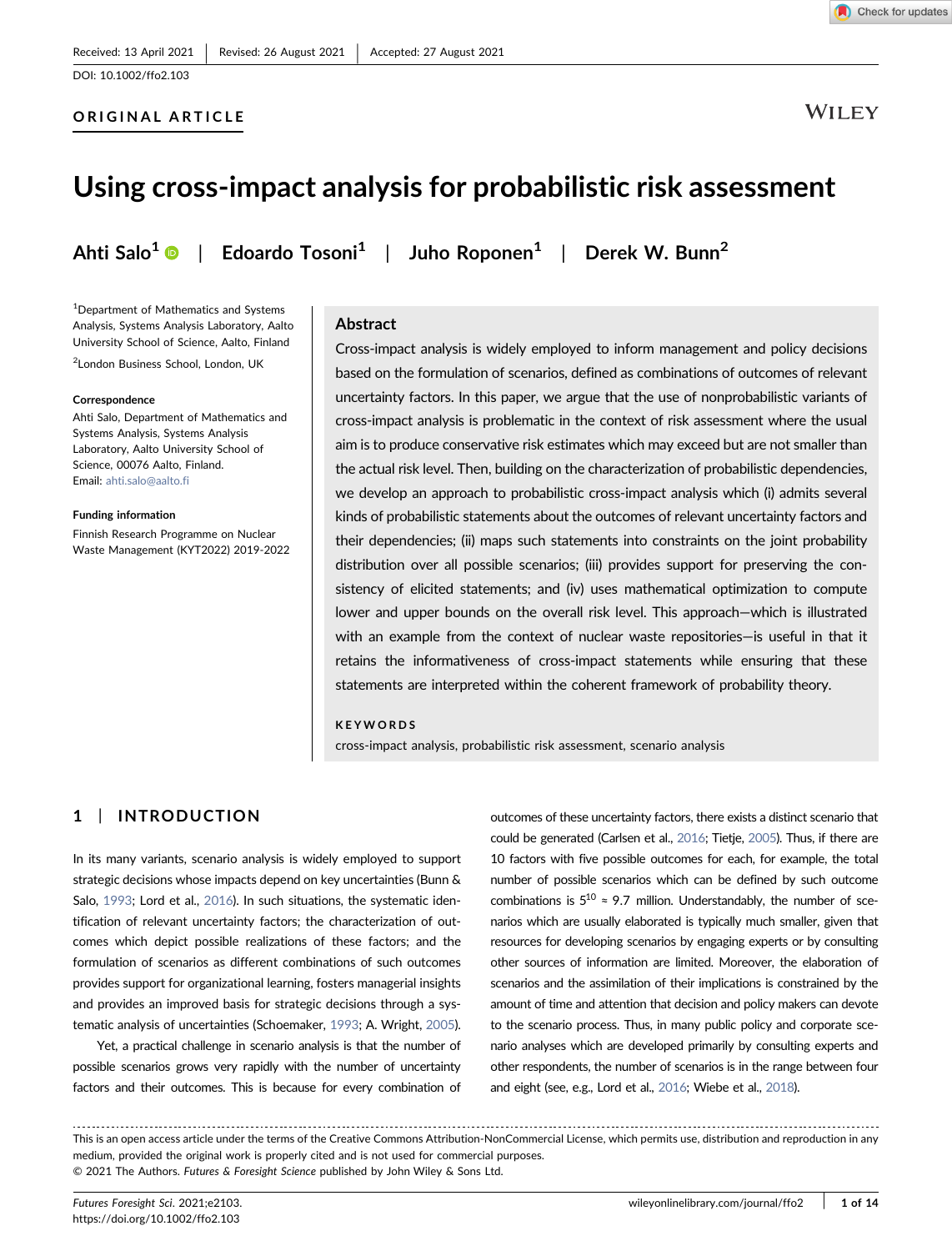## $2$  of  $14$   $N/I$  if  $\mathbb{E}[N]$

In this setting, methods of cross-impact analysis provide a structured approach to choosing those outcome combinations for which scenarios are built, based on statements concerning the logical relationships between the factors and their outcomes. Such statements are typically elicited by asking the respondent to characterize which pairs of outcomes are consistent in the sense that these outcomes are likely to occur jointly. Typically, these cross-impact statements are expressed verbally and then mapped to corresponding numerical parameters. For instance, Scholz and Tietje [\(2001\)](#page-14-5) present a 7‐point numerical scale from −3 to 3 such that, for example, −3 indicates that the two outcomes are strongly inconsistent in the sense that they are very unlikely to occur together; 0 represents independence; and 3 indicates that the outcomes are strongly consistent so that the occurrence of an outcome induces the other. Finally, the elicited statements are synthesized algorithmically to provide suggestions for which combinations of outcomes scenarios should be built (see, e.g., Salo & Bunn, [1995;](#page-14-6) Seeve & Vilkkumaa, [2021](#page-14-7); Tietje, [2005\)](#page-14-3).

As one of the important application areas of scenario analysis, risk assessment covers both risk analysis (which helps identify, characterize, and analyze future events and developments that can negatively impact individuals, assets or the environment) and risk evaluation (which supports judgments about the extent to which these risks can be tolerated) (Rausand, [2013\)](#page-14-8). In risk assessment, the demands on the rigor, quality and transparency of methodological support are particularly stringent. In part, this is because risk management decisions can have far-reaching consequences, especially in the context of safetycritical systems whose failures can cause human casualties, irreversible environmental damages, and major financial losses. Thus, for example, in the assessment of the safety of nuclear waste repositories, it is necessary to account for the full range of relevant uncertainty factors (called features, events, and processes [FEPs]; see Tosoni et al., [2018](#page-14-9)) and their implications for regulatory decisions. Methodological rigor is also needed in assessing risks due to the impacts of climate change, healthcare interventions, and environmental regulations (see, e.g., Hirabayashi et al., [2013\)](#page-13-2). In all these areas, the possibility of rare but extremely serious events is of much concern. These events have usually very low probabilities which can be notoriously difficult to estimate because of scarce empirical evidence and paucity of relevant data based (see, e.g., Goodwin & Wright, [2010\)](#page-13-3).

Within the field of risk assessment, probabilistic risk analysis (PRA) constitutes a theoretically coherent framework which is compatible with well‐established statistical techniques for data analysis; it also provides support for synthesizing expert judgments (Bedford & Cooke, [2001](#page-13-4)). In the analysis of safety‐critical systems, it is often required that the PRA estimates—which reflect both the probability and the severity of negative impacts—should be conservative so that the actual risk level is not underestimated (see, e.g., Aven & Zio, [2011](#page-13-5)). This requirement is justified by the recognition that in safety‐ critical systems, errors due to "false negatives"—the failure to take appropriate risk management decisions in response to risks which were deemed tolerable but were actually too high—can be far greater than errors arising from "false positives"—the cost of unnecessarily implementing risk management actions in response to assessed risks which, in reality, were not big enough to warrant such actions. Even more generally, such conservatism is widely called for in situations where there are significant uncertainties. For example, the "precautionary principle" (Science for Environment Policy, [2017](#page-14-10)) has been invoked to guide the public response to risks in contexts such as climate change mitigation (Stern, [2007\)](#page-14-11). Also the "minimax regret" decision rule, which has been proposed as an approach for ensuring the resource adequacy of electricity systems (National Grid, [2020](#page-14-12)), is motivated by the desire to limit the amount of harm that could be experienced ex post. If the impacts can be characterized in terms of real‐valued consequences (for instance through monetization), information about the tail risk represented by the least preferred consequences can be provided through risk measures such as Value‐ at‐Risk and conditional Value‐at‐Risk, defined at appropriate confidence levels (see Liesiö & Salo, [2012\)](#page-14-13).

The above remarks motivate our central observation on the use of cross‐impact analysis in risk assessment and the ensuing decision making. That is, to the extent that cross-impact analysis focuses on a small subset of all possible scenarios, there is a real possibility that the resulting estimates about the overall risk level will not be conservative, because the risks associated with all the other "non-constructed" scenarios may be underestimated or even neglected. This may not be of major concern in contexts where the stakes are not very high or where "softer" process objectives such as organizational learning are dominant. However, if the analysis serves as an essential input to safety-critical risk management decisions, it is possible that the sufficient conservatism required by regulatory decision making is not being upheld. Indeed, while all model‐based analyses are simplifications and there is always some "model risk," in safety‐critical applications, due‐ diligence requires that this should be minimized.

Against this backdrop, we examine cross‐impact analysis from the PRA perspective, with the aim of clarifying how cross-impact analysis can be employed to support risk management decisions. This perspective is motivated by the recognition that (i) risk assessment is, by definition, focused on the identification, characterization, and analysis of relevant uncertainties and their impacts, and that (ii) PRA is often endorsed and in many cases even required as the only appropriate coherent framework for addressing these uncertainties (see, e.g., Helton & Sallaberry, [2009;](#page-13-6) USEPA, [2014](#page-14-14); USNRC, [2016\)](#page-14-15). As a motivating prelude to our methodological development, we point out limitations in nonprobabilistic cross-impact approaches by examining the cross‐impact balances (CIB) method (Weimer‐Jehle, [2006,](#page-14-16) [2008\)](#page-14-17). We have chosen this method due its visibility in the literature and the attention that it has recently received in the context of climate change mitigation (Kemp‐Benedict et al., [2010;](#page-13-7) Panula‐Ontto et al., [2018;](#page-14-18) Schweizer, [2020;](#page-14-19) Weimer‐Jehle et al., [2020](#page-14-20)).

Furthermore, by building on formulations for capturing probabilistic dependencies, we develop a probabilistic method of cross‐ impact analysis which combines methodological coherence with the expressiveness of cross-impact statements for characterizing dependencies between pairs of outcomes for uncertainty factors. These statements are translated into constraints on the joint probability distribution over the set of all possible scenarios (which, by design,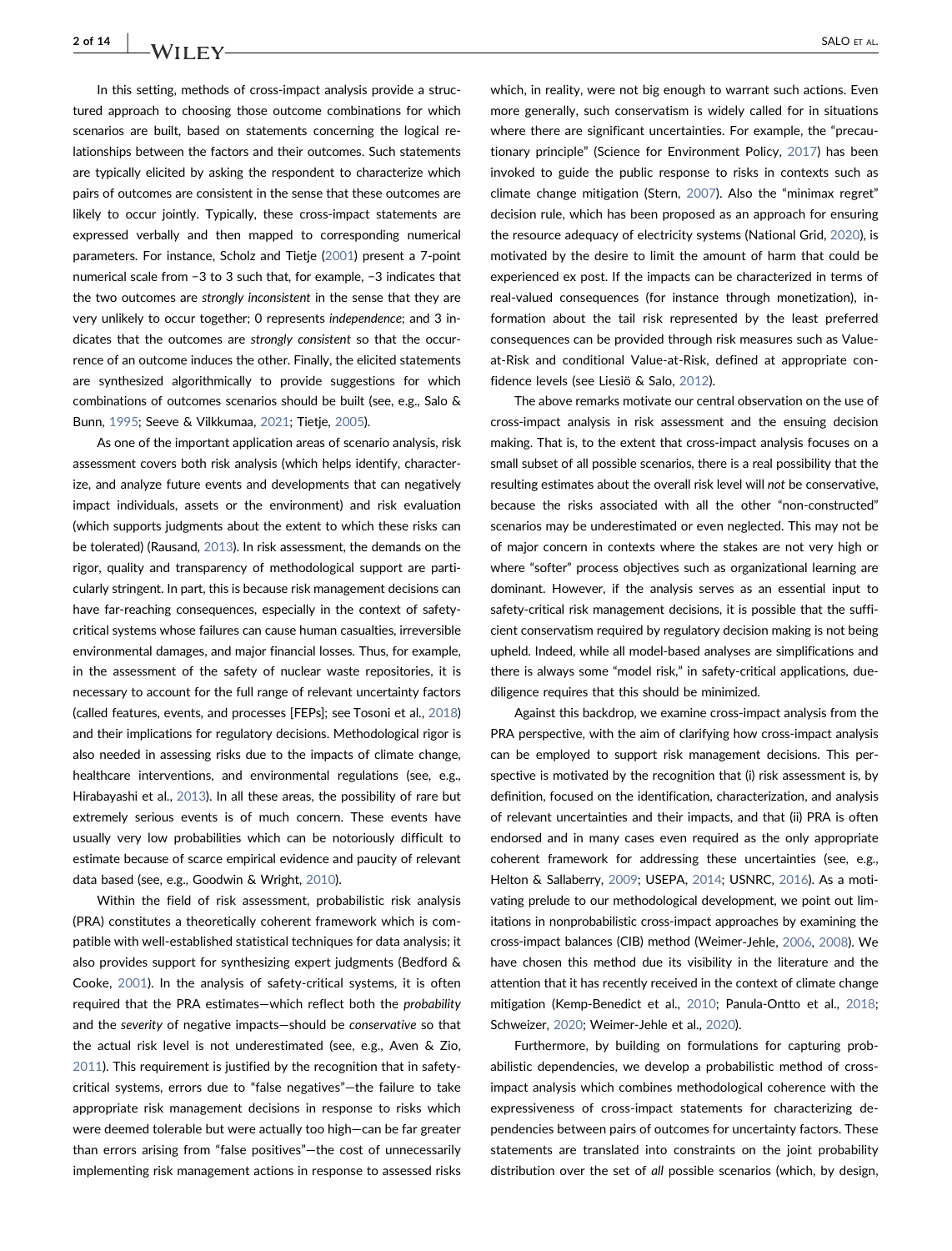are assumed to be mutually exclusive and collectively exhaustive; see, e.g., the early work of Duperrin & Godet, [1975](#page-13-8) and citations to it). In addition to cross-impact statements, our method accommodates many other kinds of probabilistic statements, such as lower or upper bounds on the marginal and conditional probabilities of the joint probability distribution. Throughout the elicitation process, the method can offer support for preserving the consistency of the elicited statements so that the corresponding constraints are satisfied by at least some scenario probabilities.

In the context of risk assessment, our method can also be employed together with measures of risk importance to identify the scenarios which matter most from the risk management perspective (see, e.g., Salo et al., [2021;](#page-14-21) Tosoni, [2021\)](#page-14-22). A precondition for this is that estimates about the expected consequences in every possible scenario can be assessed. While the generation of such estimates can be supported by computational models in some contexts (cf. the case study in Section 4), this assessment task may be challenging if the number of possible scenarios is large and the required estimates have to be elicited from experts (see, e.g., Dias et al., [2018\)](#page-13-9). This task may be less onerous if the consequences depend primarily on few uncertainty factors, because it may suffice to assess consequences by conditioning these on, say, pairs or triplets of outcomes for two or three uncertainty factors. It may also be possible to estimate scenario‐specific consequences by using mathematical models in which the consequences are expressed as functions of the outcomes that define the scenarios. One possibility is to apply the rank nodes method (Fenton et al., [2016](#page-13-10); Laitila & Virtanen, [2016](#page-14-23)) which has been successfully employed to support the development of conditional probability tables for Bayesian networks. This method appears particularly relevant thanks to its flexibility which is achieved by associating weighting parameters with each uncertainty factor.

More generally, even if scenario‐specific consequences are not formally assessed, the proposed approach to the elicitation of cross‐ impact statements and their conversion into constraints on the underlying joint probability distribution provides a structured and systematic way for characterizing this distribution. In this regard, it serves similar purposes as approaches for modeling dependencies between continuous random variables with real-valued outcomes (see, e.g., Van Dorp, [2005](#page-14-24)).

While our emphasis is on probabilistic approaches, we note that nonprobabilistic approaches such as CIB do not automatically lead to excessively permissive conclusions about system safety, provided that deliberate attempts are made to select those scenarios which pose significant risks while also accounting for the impacts of those scenarios which are not elaborated. This notwithstanding, a major shortcoming of these nonprobabilistic approaches is that they are not founded on a coherent theoretical framework within which the adequacy, appropriateness, and sufficiency of these kinds of adjustments could be formally assessed. This makes it hard if not impossible to ascertain if such adjustments warrant valid conclusions about system safety. Thus, there is a striking contrast with PRA which, due to its probabilistic foundations, builds on a coherent framework within which such an assessment can be made.

The rest of this paper is structured as follows. Section [2](#page-3-0) discusses methods of cross‐impact analysis and remarks on nonprobabilistic approches in light of the CIB method. Section [3](#page-9-0) shows how cross‐ impact statements can be converted into constraints on the joint probability distribution over all possible scenarios. It also formulates maximization problems which can be solved to infer conservative risk estimates, based on all the elicited information. Section [4](#page-10-0) presents a numerical example. Section [5](#page-13-11) concludes.

## <span id="page-3-0"></span>2 | METHODS OF SCENARIO AND CROSS‐IMPACT ANALYSIS

Of the variety of methods in scenario analysis, most are associated with one of the three main schools which are commonly referred to as the intuitive logics school; the probabilistic/modified trends school; and La Prospective (Bradfield et al., [2005;](#page-13-12) Bunn & Salo, [1993\)](#page-13-0). The first, intuitive logics, is least quantitative in that it adopts a topdown inductive approach in seeking to formulate descriptive scenarios which represent possible futures and thus help generate actionable insights (Bowman, [2016](#page-13-13); G. Wright et al., [2013\)](#page-14-25). The second school consists of methods such as Trend‐Impact Analysis and Cross‐ Impact Analysis which employ techniques for quantifying expert judgments, for example by characterizing possible deviations from historical averages or prior expectations (Bradfield et al., [2005\)](#page-13-12). The third school, La Prospective, can be viewed as a "blend of tools and systems analysis" (Godet, [2000\)](#page-13-14) or even as a mixture of methods from intuitive logics and probabilistic analysis (Bradfield et al., [2005\)](#page-13-12).

Regardless of the school, it is useful to consider the determinants of the scenario quality (Bunn & Salo, [1993\)](#page-13-0). In particular, scenarios should be comprehensive, meaning that they represent the full range of possible futures that are relevant to decision making or the broader objectives of the scenario process; consistent, meaning that the outcome combinations are plausible in light of available knowledge about the reality which they seek to depict; and coherent, meaning that the development of scenarios is founded on sound theories for reasoning about uncertainties. In practice, the pursuit of these qualities involves inevitable trade‐offs. For example, increasing the number of scenarios to ensure comprehensiveness would, at some stage, result in the generation of scenarios which are less plausible and therefore less consistent, too.

In our methodological development, we focus on probabilistic approaches in which uncertainty factors are modeled as random variables  $X^i$ ,  $i = 1, ..., n$  such that the *i*th uncertainty factor has  $n_i$ possible realizations (called outcomes)  $x_k^i$ ,  $k = 1, ..., n_i$  represented by the set  $S^i = \{x_1^i, ..., x_{n_i}^i\}$ . A scenario  $s = (x^1, ..., x^n)$  is defined as a combination of outcomes  $x^i \in S^i$  for all uncertainty factors  $i = 1, ..., n$ . Thus, mathematically, the set of all scenarios is the Cartesian product  $S = \bigtimes \frac{n}{i-1} S^i$  which has  $|S| = \prod_{i=1}^n n_i$  elements. For example, if there are 5 factors with three outcomes for each, there are  $3^5$  = 243 distinct scenarios that can be generated.

Much of the early methodological development of cross-impact analysis took place in the 1970s and 1980s. One of the major aims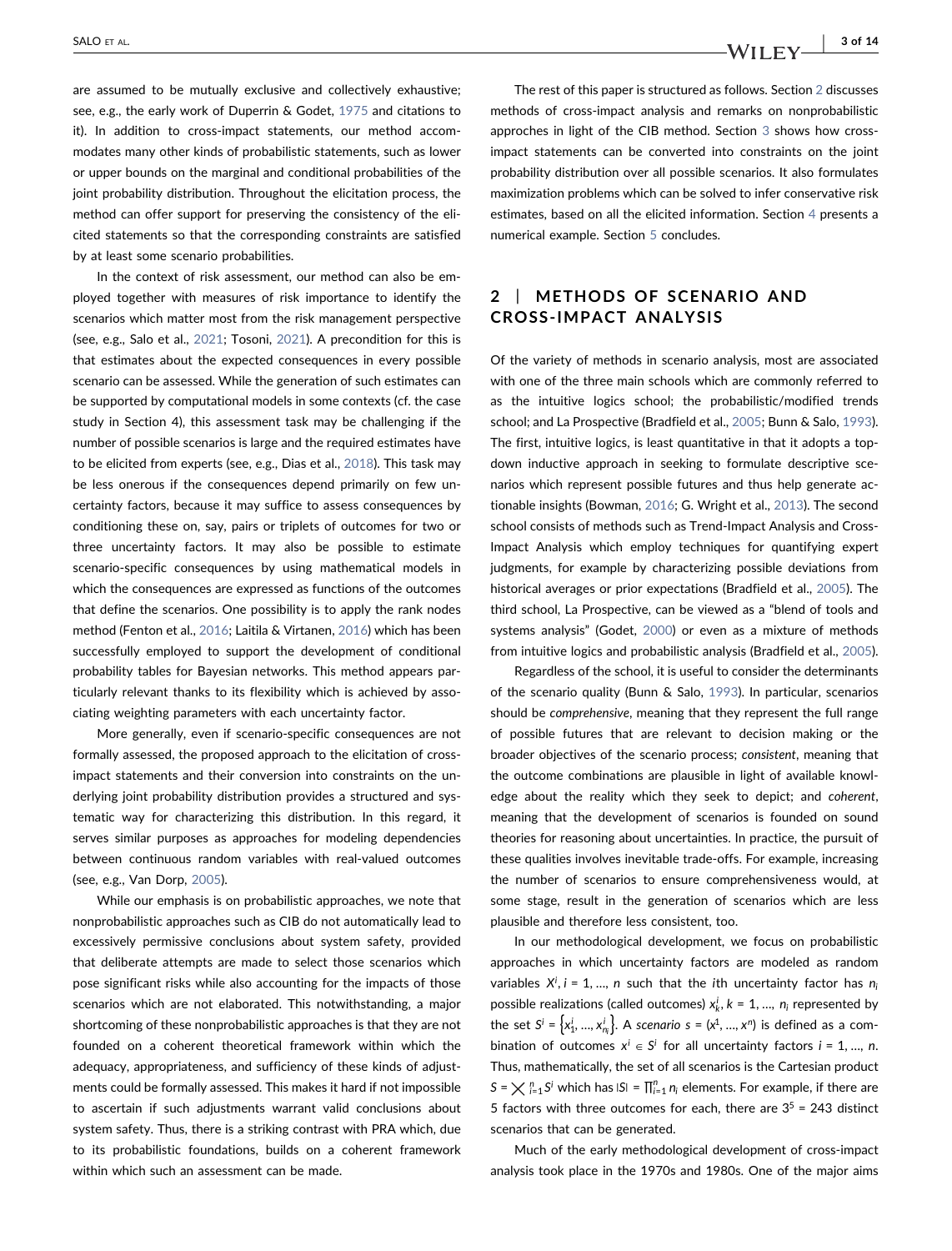**4 of 14 | NATURY SALO ET AL.** 

was to support inferences about which scenarios could be deemed more plausible than others, based on cross‐impact statements about the consistency of outcomes for pairs of uncertainty factors. The proposed methods were largely developed within the framework of probability theory by interpreting the elicited cross-impact judgments in terms of statements about conditional probabilities and by translating these statements into corresponding constraints on the joint probability distribution over the set of all possible scenarios (for an early review, see tab. 1 in Salo & Bunn, [1995\)](#page-14-6).

In the elicitation of cross‐impact statements, one notable challenge is that when several cross‐impact statements are elicited without explicit guidance, the resulting set of elicited statements may be inconsistent so that the corresponding constraints will not be satisfied by any probability distribution over the set of scenarios (G. Wright et al., [1988\)](#page-14-26). In this case, it would be necessary to revise earlier statements, either by removing some of them or, alternatively, by relaxing the bounds of those statements which have been encoded as intervals. Both cases are problematic in that it can be challenging to identify which one(s) of the many earlier statements are more "wrong" than others.

In recent years, the literature on cross‐impact analysis has continued to diversify. There are now approaches in which the assessed cross‐impact evaluations are no longer linked to probabilities. One of these approaches is the CIB method (Weimer‐Jehle, [2006,](#page-14-16) [2008](#page-14-17)) which is a structured technique for identifying consistent scenarios based on cross‐impact assessments about causal dependencies between uncertainty factors. In CIB, specifically, the respondent is invited to use a scale ranging from −3 to 3 to assess what impact the outcome  $x_k^j \in S^j$  of the *i*th factor will have on the outcome  $x_i^j \in S^j$  of the *j*th factor. These statements are assessed for all pairs of out- ${\rm comes}$   $(x_k^i, x_l^j), x_k^i \in S^i, x_l^j \in S^j$  and pairs of uncertainty factors  $i \neq j$ , resulting in responses  $C_{kl}^{ij}$ ,  $i \neq j$ ,  $k = 1, ..., n_i$ ,  $l = 1, ..., n_j$ . These responses form the elements of the cross‐impact matrix *C*.

<span id="page-4-0"></span>In the selection of scenarios, CIB focuses exclusively on consistent scenarios which are defined as combinations of outcomes  $\left( x_{k_{1}^{\star}}^{1},...,x_{k_{n}^{\star}}^{n}\right)$  such that (see eq. 1 in Weimer-Jehle, [2008](#page-14-17))

$$
\sum_{\substack{i=1\\i\neq j}}^n C_{k_i^*k_j^*}^{ij} \ge \sum_{\substack{i=1\\i\neq j}}^n C_{k_i^*j}^{ij}, j = 1, ..., n, l = 1, ..., n_j.
$$
 (1)

In other words, the scenario  $\left(x_{k_1^*}^1, ..., x_{k_n^*}^n\right)$ ,  $x_{k_i^*}^i \in S^i$  is consistent in the sense that the sum of corresponding cross-impact terms in each column  $x_{k_j^*}^j, j = 1, ..., n_j$  of the aggregate matrix is not less than what would be obtained by adding the terms in the column for some other outcome  $x_j^j \neq x_{k_j^*}^j$  instead.

Even if this requirement seems plausible, it is highly restrictive in that the number of scenarios which satisfies the condition [\(1\)](#page-4-0) can be very small, which undermines the objective of generating a comprehensive set of scenarios. For instance, in the example in tab. 3 of Weimer‐Jehle [\(2006\)](#page-14-16) with five factors (four with three possible outcomes and one with four), only three out of the  $3^4 \times 4 = 324$ scenarios are consistent, because none of the 321 other scenarios fulfill the consistency requirement [\(1\)](#page-4-0).

Alarmingly, it is also possible to construct cross‐impact matrices such that the consistency requirement in [\(1\)](#page-4-0) is not satisfied by any scenario. For example, consider the cross-impact matrix in Figure [1](#page-4-1) which is based on two uncertainty factors such that the possible outcomes of the first factor are  $\{a, b, c\}$  and those of the second factors are  $\{x, y, z\}$ . Then, condition [\(1\)](#page-4-0) means that for example, the scenario ( $k_1^*, k_2^*$ ) would be consistent if and only if  $C_{k_2^*k_1^*}^{21} \geq C_{k_2^*l}^{21}$ ,  $l \neq k_1^*$ for  $j = 1$  $j = 1$  in (1), and  $C_{k_1^2 k_2^2}^{12} \ge C_{k_1^2 l_1}^{12}$ ,  $l \ne k_2^*$  for  $j = 2$  in (1).

Yet the following nine inequalities show that for any scenario there exists some other column such that at least one of these conditions is violated:

$$
C_{1x}^{12} = 0 < 1 = C_{4y}^{12}, C_{yq}^{21} = -3 < 3 = C_{yc}^{21}, C_{1az}^{12} = -1 < 1 = C_{ay}^{12}
$$
\n
$$
C_{1x}^{12} = -3 < 3 = C_{1z}^{12}, C_{1y}^{12} = 0 < 3 = C_{1z}^{12}, C_{2b}^{21} = 0 < 1 = C_{2a}^{21}
$$
\n
$$
C_{xc}^{21} = -1 < 1 = C_{xb}^{21}, C_{cy}^{12} = 0 < 1 = C_{cx}^{12}, C_{cz}^{12} = -2 < 1 = C_{cx}^{12}.
$$

Even if the numerical values in the cross-impact matrix in Figure [1](#page-4-1) are hypothetical, this example shows that there can be data sets of cross‐ impacts statements such that no scenarios satisfy the condition ([1\)](#page-4-0). Admittedly, the absence of consistent scenarios can be attributed to the lack of consistency in the statements. However, to the extent that the elicitation process offers no structured guidance for the specification of statements, there is a risk that the set of scenarios which are screened for further elaboration becomes too small, thus undermining the attainment of the comprehensiveness as a quality attribute. In other words, the strong emphasis on the consistency criterion based on a dichotomous "yes‐no" assessment may, depending on the elicited cross‐impact statements, be so stringent that the number of consistent scenarios is too small to ensure the comprehensiveness of the generated scenarios, all the more so because the extent to which the scenarios are comprehensive is not formally defined. From this perspective, we find that among nonprobabilistic

<span id="page-4-1"></span>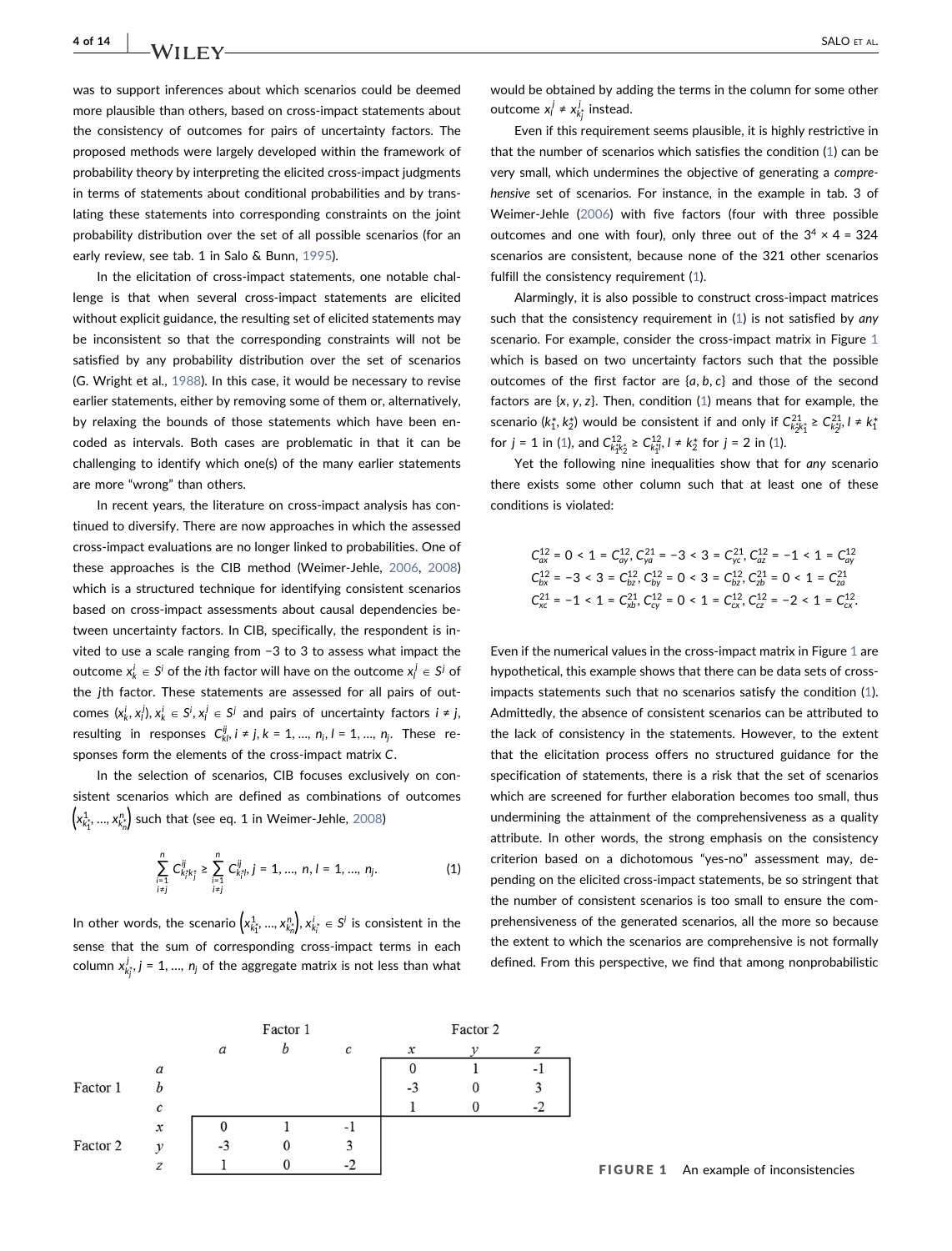cross‐impact methods there are significant advantages to adopting approaches which (i) employ quantitative measures for concepts such as consistency and comprehensiveness and (ii) provide suggestions for the selection of scenarios by solving corresponding optimization problems. One such approach for generating scenarios which are both plausible and diverse is presented in (Seeve & Vilkkumaa, [2021](#page-14-7)).

In Figure [1,](#page-4-1) the cross‐impact terms are not monotonic in the sense that transitions to a higher index (e.g., moving first from *a* to *b* and then proceeding to *c*) would be associated with systematic increases or decreases in the assessed cross‐impacts. In effect, the monotonicity of such changes makes sense only on condition that there exists a corresponding metric or ordinal scale such that there is a sense of direction ranging from outcomes on the lower levels to those on the higher levels (as opposed to a nominal scale which merely indicates selections from the set of outcomes without such directionality, for example, choices among political parties; see Carlsen et al., [2016\)](#page-13-1).

Uncertainty factors which are assessed using metric scales (e.g., temperature) can be discretized to formulate corresponding ordinal scales. Then, assuming that there are such ordinal scales for all uncertainty factors, the outcomes for each factor can be ordered with a transitive, antisymmetric, and total binary relation  $\prec_i$ , *i* = 1, ..., *n*. In this case, the monotonicity property can be stated as

$$
\begin{split} &\left. x_k^j \prec_i x_{k'}^i \prec_i x_{k'}^i \Rightarrow \left( \left[ C_{kl}^{ij} \leq C_{k \& \# x00027; i}^j \leq C_{k'1}^{ij} \right] \vee \left[ C_{kl}^{ij} \geq C_{k \& \# x00027; i}^j \right. \right. \\ & \left. \geq C_{k''j}^{ij} \right) \wedge \left( \left[ C_{lk}^{ji} \leq C_{lk'}^{ji} \leq C_{lk'}^{ji} \right] \vee \left[ C_{lk}^{ji} \geq C_{lk'}^{ji} \geq C_{lk'}^{ji} \right] \right). \end{split} \tag{2}
$$

In risk assessment, one should be wary of assuming that the lowest and highest risks would be attained at the endpoints of any such ordinal scale. For example, if departures from the normal conditions in a production facility are measured on a natural ordinal scale (or even an interval scale, as in the case of, e.g., temperature), deviations into either direction can contribute to increased risks.

Still, even with monotonic cross-impacts, it is possible that there are no CIB‐consistent scenarios. One such example is in Figure [2](#page-5-0) where there are three uncertainty factors whose outcomes belong to the sets  ${a, b, c}, \{i, j, k\}$ , and  ${x, y, z}$ , respectively. The shaded rows indicate the

selection of the scenario  $(a, i, x)$  which is also indicated by the upward pointing arrows and the digits "1" in the second row at the bottom of the figure. The numbers in the first row under the downward arrows show the sums for those columns which have the highest column sum for the selection of outcomes for each uncertainty factor. For factor 3, this sum is the highest 2 = 0 + 2 (obtained from matrix entries  $C_{ax}^{13}$  = 0 and  $C_{2}^{23}$  = 2) while the corresponding sum associated with the scenario  $(a, i, x)$  is −4 = −3 + (−1), based on  $C_{ax}^{13}$  = −3 and  $C_{ix}^{23}$  = −1. Thus, scenario (*a*, *i*, *x*) is not consistent, because condition ([1](#page-4-0)) would be violated by replacing the outcome *x* by *z*. It straightforward to check that none of the 27 scenarios are consistent.

In view of these examples, the procedures of the CIB method seem excessively restrictive in that there are examples of numerical inputs such that the consistency requirements hold either for very few or, at the limit, no scenarios at all. As a result, it appears that in the case of nonprobabilistic cross‐impact analysis, approaches which are based on the formulation of optimization problems towards the identification of a set of consistent and diverse scenarios should be preferred. For example Seeve and Vilkkumaa ([2021](#page-14-7)) present a structured approach which was applied to generate scenarios for the National Emergency Supply Agency in Finland. In what follows, however, we explore how the probabilistic interpretation of crossimpact statements can be employed to establish a coherent methodological foundation for using cross‐impact analysis in the context of risk assessment, in particular.

#### 2.1 | Probabilistic dependencies

There is an extensive literature on the characterization of probabilistic dependencies between events. Such dependencies will arise if there are causal relationships between the events; but they may very well exist even in the absence of such relationships. Specifically, research on the topic of probabilistic causation has sought to characterize what causation means in probabilistic terms (see, e.g., Williamson, [2009](#page-14-27) for an overview as well as contributions by Pearl, [2013](#page-14-28); Suppes, [1970\)](#page-14-29). In general, there is wide agreement that a

<span id="page-5-0"></span>

FIGURE 2 An example of inconsistencies with monotonic cross-impacts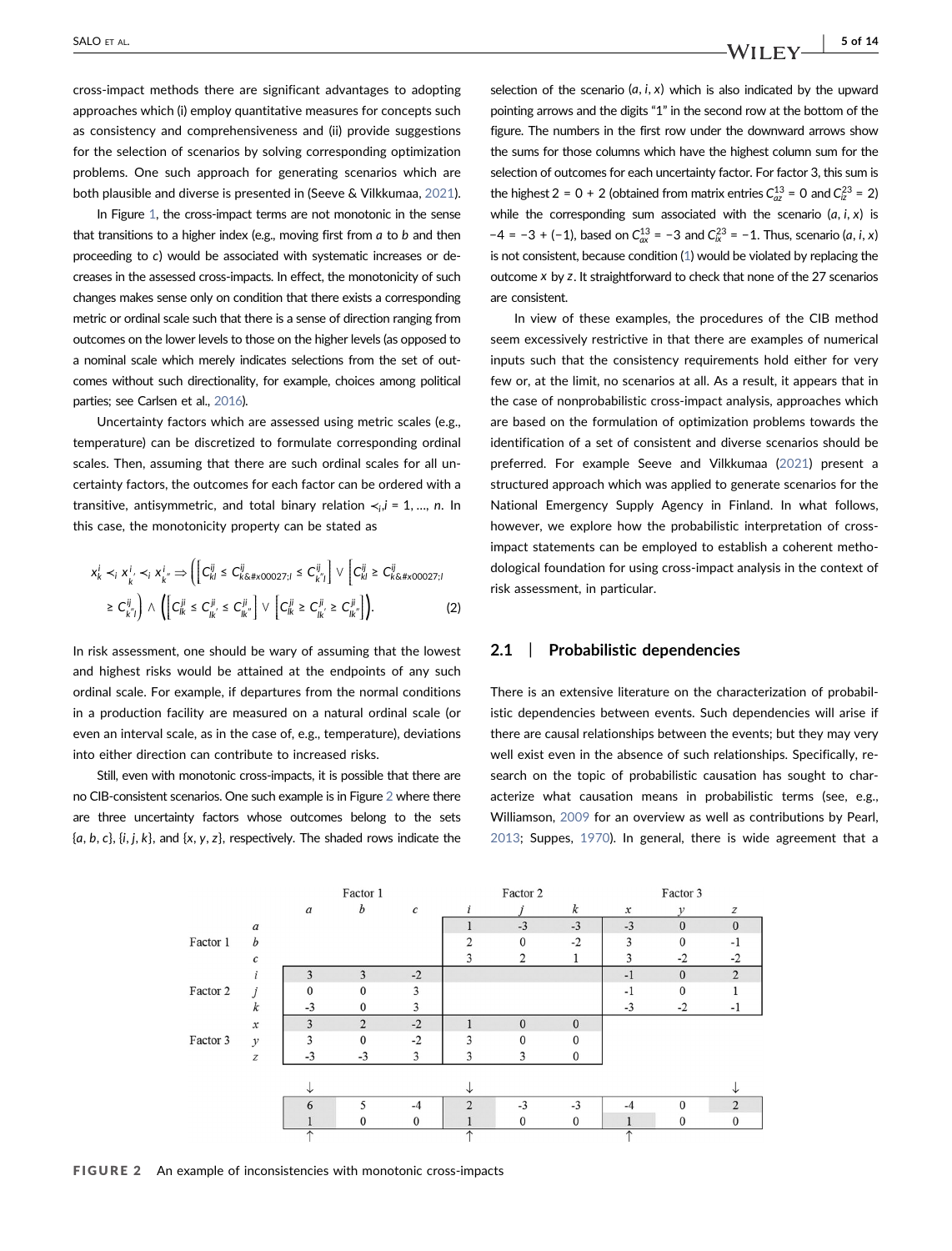<span id="page-6-0"></span>statement such as "the event *A* may have been caused by the event *B*" can be interpreted as meaning that the occurrence of *A* is more likely if the event *B* has occurred, that is,

$$
\mathbb{P}(A|B) > \mathbb{P}(A). \tag{3}
$$

Here, the qualification "may have been" is warranted, because the inequality [\(3\)](#page-6-0) lacks any contextual knowledge. For instance, it does not consider when the events occur, even if the attribution of causality would be possible only on condition that the event *B* occurs before *A*. Moreover, even if this were to be the case, it could be that the event *A* can be more meaningfully attributed to intermediate events which occur after *B* but before *A*. There are even parallels to empirical econometrics where the notion of "Granger causality" (Granger, [1969\)](#page-13-15) is defined so that *B* is said to cause *A* if the regression  $A(t) = a + bB(t - 1)$  (where *t* refers to points in time) has a significant regression coefficient *b* but  $B(t) = a + bA(t - 1)$  does not.

<span id="page-6-1"></span>In view of ([3](#page-6-0)), we interpret the ratio  $\mathbb{P}(\mathsf{A}|\mathsf{B})/\mathbb{P}(\mathsf{A})$  as an indication of the degree of probabilistic dependency between the occurrence of events *B* and *A*, noting that this ratio need not be reflect causal relationships between the events. In keeping with this interpretation, we suggest that the cross‐impacts are linked to ratios between conditional and marginal probabilities, as defined by

$$
C_{kl}^{ij} := \frac{p_{kl}^{ij}}{p_k^j} = \frac{p_{kl}^{ij}}{p_k^j p_j^j},
$$
 (4)

where  $p_k^i = \mathbb{P}(X^i = x_k^i), p_l^j = \mathbb{P}(X^j = x_l^j), p_{k|l}^{i|j} = \mathbb{P}(X^i = x_k^i | X^j = x_l^j),$  and  $p_{kl}^{ij} = \mathbb{P}(X^i = x_k^i \wedge X^j = x_i^j)$ . In particular,  $C_{kl}^{ij}$  thus provides an answer to the question "How many times more likely does the outcome  $x_k^i$  of the *i*th uncertainty factor become if it is known that the outcome of the *j*th uncertainty factor is x<sup>*j*?"</sup> This question invites intuitively meaningful and theoretically well‐defined answers on a ratio scale. Such answers can be encoded with the help of verbal descriptors that can be calibrated through experiments (see Pöyhönen et al., [1997](#page-14-30)). Note that if the outcomes  $x_j^i$  are  $x_l^j$  are independent, then  $p_{kl}^{ij} = p_k^i$  and  $C_{kl}^{ij} = 1$ .

Based on the interpretation [\(3](#page-6-0)), the cross-impact terms are sym-metric, because [\(4\)](#page-6-1) implies  $C_{kl}^{ij} = C_{lk}^{ji}$ . This property is desirable in that symmetry is aligned with the nondirectional relational structure of (in) consistencies. That is, stating that the events *A* and *B* are "inconsistent" does not involve causal judgments about why the joint occurrence is very unlikely or, in particular, whether or not it is the occurrence of one which is preventing the other from occurring. Furthermore, this property also makes it easier to elicit the cross‐impacts terms, because evaluations are needed only for *unordered pairs* of outcomes (i.e.,  $\sum_{i,j=1,i\neq j}^{n} (n_i \times n_j) / 2$ ) instead for all ordered pairs (i.e.,  $\sum_{i,j=1, i\neq j}^{n} n_i \times n_j$ ).

The following result shows that the relation [\(3](#page-6-0)) implies  $\mathbb{P}(A|B) > \mathbb{P}(A| - B)$  and vice versa.

#### **Theorem 1.** Assume that events A, B are such that  $0 \leq \mathbb{P}(B) \leq 1$ . Then

$$
\mathbb{P}(A|B) > \mathbb{P}(A) \iff \mathbb{P}(A|B) > \mathbb{P}(A| \neg B). \tag{5}
$$

Proof. " $\Rightarrow$ ": If [\(3\)](#page-6-0) holds, then

$$
\mathbb{P}(A) = \mathbb{P}(A|B)\mathbb{P}(B) + \mathbb{P}(A| \neg B)\mathbb{P}(\neg B) > \mathbb{P}(A)\mathbb{P}(B) + \mathbb{P}(A| \neg B)\mathbb{P}(\neg B) \Leftrightarrow \mathbb{P}(A)(1 - \mathbb{P}(B)) > \mathbb{P}(A| \neg B)\mathbb{P}(\neg B),
$$

where the first inequality follows from ([3](#page-6-0)) and the last inequality can be divided by  $\mathbb{P}(\neg B) = 1 - \mathbb{P}(B) > 0$  to obtain  $P(A) > P(A \neg B)$ , which together with ([3](#page-6-0)) implies  $\mathbb{P}(A|B) > \mathbb{P}(A| - B)$ . " $\Leftarrow$ ": Because  $\mathbb{P}(A \cap B) \leq \mathbb{P}(A \cap B)$ , this follows from

$$
\mathbb{P}(A) = \mathbb{P}(A|B)\mathbb{P}(B) + \mathbb{P}(A| \neg B)\mathbb{P}(\neg B) < \mathbb{P}(A|B)[\mathbb{P}(B) + \mathbb{P}(\neg B)] \\
= \mathbb{P}(A|B).
$$

However, if the ratio  $\mathbb{P}(A|B)/\mathbb{P}(A|\neg B)$  were to be taken as a point of departure for evaluating cross‐impacts, the resulting ratios would be asymmetric and consequently the number of parameters in the model would become much higher. Moreover, it could be cognitively more challenging for the respondent to specify statements involving comparisons in which the event *A* is conditioned on the nonoccurrence of *B*.

<span id="page-6-2"></span>The interpretation of cross‐impacts in [\(4](#page-6-1)) implies that

$$
\frac{C_{kl}^{ij}}{C_{kl'}^{ij}} = \frac{p_{kl}^{ij}}{p_k^i p_l^j} \times \frac{p_k^i p_l^j}{p_{kl'}^{ij}} = \frac{p_{kl}^{ij}}{p_{kl'}^{ij}}.
$$
 (6)

Thus, the ratio between two different cross-impact terms provides information about "How many times more probable is the occurrence of  $x_k^j$  when  $x_l^j$  occurs, as opposed to when  $x_l^j$  occurs?" (cf. the discussion of Bayes factors; Kass & Raftery, [1995\)](#page-13-16).

More generally, an important benefit of this probabilistic interpretation of cross-impact assessments is that the accuracy of such statements can be tested empirically, for instance by carrying out experiments with controlled subjects or by revisiting earlier crossimpact studies and examining how frequently the observed outcomes match those implied by the stated cross-impact ratios. These kinds of empirical studies help assess to what extent the statements may need to be calibrated to ensure a better fit with empirically observed marginal and conditional probabilities (see, e.g., Hora, [2007;](#page-13-17) O'Hagan et al., [2006](#page-14-31)).

## 2.2 | Relationship between cross-impact statements and scenario probabilities

The elicitation of statements about the ratio ([4](#page-6-1)) for several pairs of uncertainty factors and their outcomes constitutes an approach to the elicitation of a dependency structure Werner et al. [\(2017\)](#page-14-32). In this process, it is possible to employ discrete scales which translate numerical or verbal statements about how strongly the outcomes being assessed enforce each other into corresponding ranges of probability ratios (see Theil, [2002](#page-14-33)). To ensure the validity of assessments, these translations need to be properly justified and clearly communicated so that they can be understood by respondents.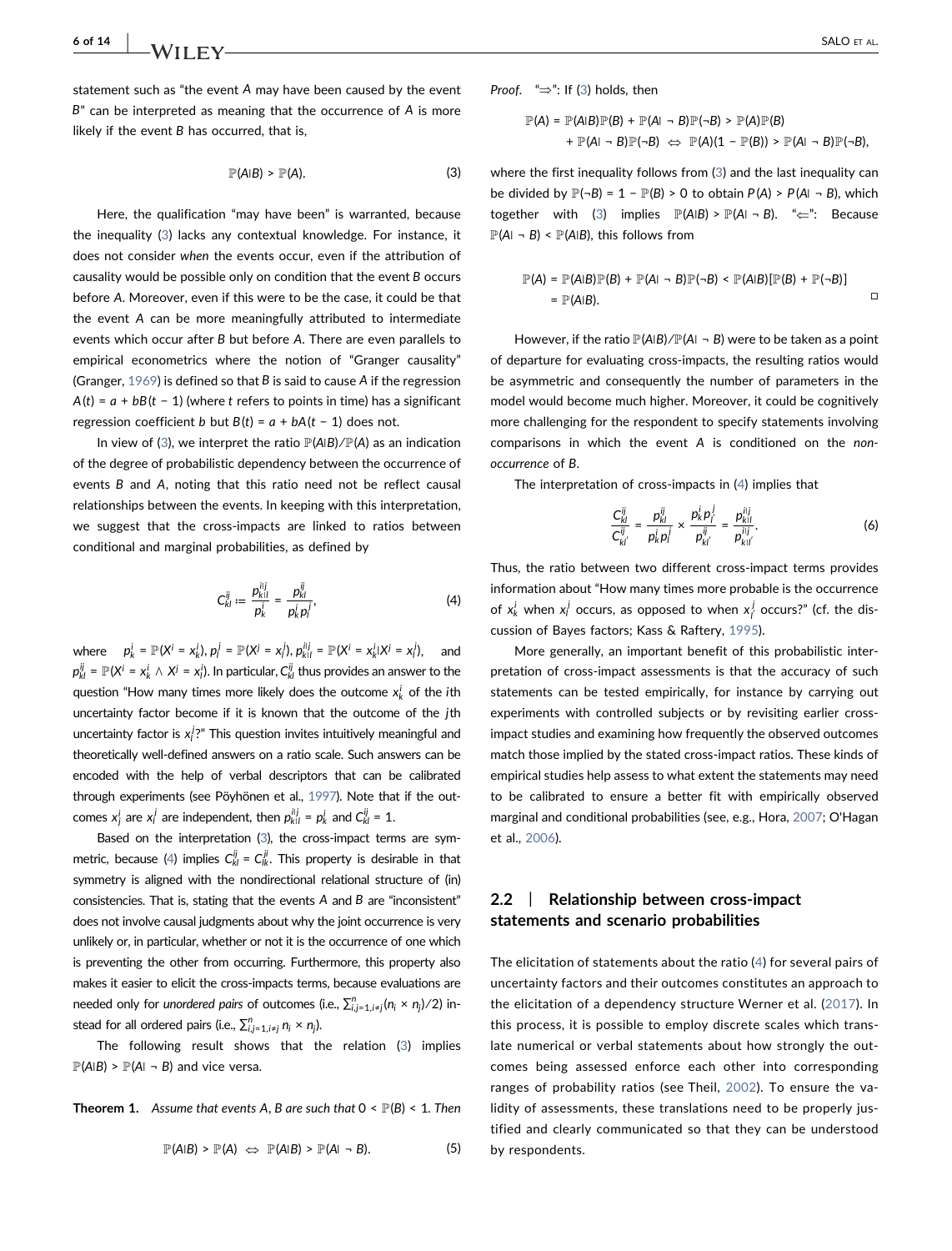<span id="page-7-0"></span>The cross‐impact ratio between the outcomes indexed by *k*, *l* of factors *i* and *j* is related to the joint probability distribution  $p(\cdot): S \mapsto [0, 1]$  through

$$
C_{kl}^{ij} = \frac{p_{kl}^{ij}}{p_k^i p_l^j} = \frac{\sum_{s \in S_{kl}^{ij}P}(s)}{\left(\sum_{s \in S_k^i}p(s))(\sum_{s \in S_k^j}p(s)\right)},\tag{7}
$$

where  $p(s) \coloneqq \mathbb{P}(s), s \in S$  denote scenarios probabilities, the set  $S^{\mathbb{F}}_{\mathsf{KL}}$ contains those scenarios in which the outcomes of factors *i* and *j* are  $x_k^i$  and  $x_l^j$ , respectively, and the set  $S_k^i$  consists of those scenarios in which the outcome of the  $i$ th uncertainty factor is  $x_k^i$  (and similarly for the scenario set  $S_l^j$ ).

We assume that all outcomes of uncertainty factors occur with a probability that is strictly positive, that is,  $p_k^i > 0$ ,  $i = 1, ..., n$ ,  $k = 1, \ldots, n_i$ . This assumption is plausible, because otherwise the "impossible" outcome  $x_k^i$  such that  $p_k^i = 0$  could be removed from the analysis. Technically, this assumption can be introduced through the  $\text{constant } p_k^i \geq \varepsilon \text{ where } \varepsilon > 0 \text{ is a very small number.}$ 

Because the expression ([7](#page-7-0)) is nonlinear in  $p(s)$ ,  $s \in S$  with quadratic terms in the denominator, it is not possible to convert upper and lower bounds on this ratio into linear constraints on scenario probabilities. This is in contrast to bounds on marginal or conditional probabilities which both can be modeled through linear constraints on scenario probabilities (see Salo & Bunn, [1995](#page-14-6)).

The expression ([7](#page-7-0)) can be written in matrix notation as follows. Let the set of all *n* scenarios be  $S = \{s_1, s_2, ..., s_{|S|}\}$  and let  $|S|$  denote the cardinality of *S*, that is the total number of scenarios. Furthermore, let the vector  $p \in \mathbb{R}^{|S|}$  contain all the scenario probabilities so that probability of the *i*th scenario is  $p_i = P(s_i)$ .

<span id="page-7-1"></span>To link scenarios to the specific outcomes of uncertainty factors,  $\mathsf{w}\mathsf{e}\,$  employ  $m\times 1$  dimensional binary vectors  $\sigma_k^i\in\{0,1\}^{|S|}$  so that the *m*th element of this vector is 1 if the realization of the *i*th uncertainty factor in scenario  $s_m$  is  $x^i_k$  and zero otherwise. Then, the probability of the outcome  $x_k^j$  can be derived from the joint probability distribution over scenarios through

$$
p_k^i = \mathbb{P}\Big(X^i = x_k^i\Big) = \sum_{j=1}^{|S|} p_j \Big(\sigma_k^i\Big)_j = \Big(\sigma_k^i\Big)^T p,\tag{8}
$$

<span id="page-7-2"></span>where <sup>⊺</sup> denotes the transpose of a matrix. The conditional probability  $p_{k|l}^{i|j}$  in ([4](#page-6-1)), in turn, can be written as

$$
p_{k|l}^{ij} = \frac{p_{kl}^{ij}}{p_l^j} = \frac{\left(\sigma_k^i \circ \sigma_l^j\right)^T p}{\left(\sigma_l^j\right)^T p},\tag{9}
$$

where the Hadamard product ∘ is defined as  $(\sigma_k^j \circ \sigma_l^j)_m = (\sigma_k^i)_m (\sigma_l^j)_m,$  $m = 1, ...,$  *IS*I. Thus, the entry for the  $m$ th scenario in the vector  $\sigma_k^i \circ \sigma_l^j$ is equal to 1 if and only if the outcomes of the *i*th and *j*th are equal to  $x_k^j$  and  $x_j^j$ . Placing lower and upper bounds  $p_k^j \in \left[\underline{p}_k^j, \overline{p}_k^j\right]$  on the expression [\(8\)](#page-7-1) leads to linear constraints on scenario probabilities. The linear fractional expression in ([9](#page-7-2)) is the ratio between sums of those scenario probabilities which are picked by the vectors  $\sigma_k^i \circ \sigma_l^j$ and  $\sigma_l^j$ , respectively. Thus, bounding this ratio through bounds  $p_{kl}^{ij} = \left[ \underline{p}_{kl}^{ij} \, \overline{p}_{kl}^{ij} \right]$  can be transformed into linear constraints by multi-<br>ability the seconds by the dependence (c<sup>ly</sup>in Family there the plying these bounds by the denominator  $(\sigma_i^j)^T p$ . For instance, the constraint  $p_{kl}^{ij} \le \overline{p}_{kl}^{ij}$  is equivalent to  $(\sigma_k^i \circ \sigma_l^j)\overline{p} \le \overline{p}_{kl}^{ij}[(\sigma_l^j)\overline{p}].$ 

<span id="page-7-3"></span>The cross‐impact ratio [\(7](#page-7-0)) can be written as

$$
C_{kl}^{ij} = \frac{p_{kl}^{ij}}{p_k^j p_l^j} = \frac{\left(\sigma_k^j \circ \sigma_l^j\right)^T p}{\left[\left(\sigma_k^j\right)^T p\right] \left[\left(\sigma_l^j\right)^T p\right]},\tag{10}
$$

<span id="page-7-4"></span>which is the same as the equality  $C_{kl}^{ij}[(\sigma_k^j)^T p][(\sigma_l^j)^T p] = (\sigma_k^i \circ \sigma_l^j)^T p$ which, in turn, is equivalent to the quadratic constraint

$$
C_{kl}^{ij}\frac{1}{2}p^{\dagger}\mathbf{Q}_{kl}^{ij}p - \left(\sigma_k^i \circ \sigma_l^j\right)^{\dagger}p = 0, \qquad (11)
$$

where  $\mathbf{Q}_{kl}^{ij} = (\sigma_k^i (\sigma_l^j)^\intercal + \sigma_l^j (\sigma_k^i)^\intercal)$  is a symmetric matrix.

Thus, the modeling of cross‐impact statements about the ([4](#page-6-1)) leads to quadratic constraints on the scenario probabilities. As in the case of marginals and conditionals, these constraints can be introduced by eliciting lower and upper bounds on the cross‐impact terms (i.e.,  $C_{kl}^{ij} \in \left[ \mathcal{L}_{kl}^{ij}, \overline{C}_{kl}^{ij} \right], \mathcal{L}_{kl}^{ij} \leq \overline{C}_{kl}^{ij}$ ) which impose inequality con- straints on the underlying scenario probabilities. Yet, because the matrix  $\mathbf{Q}_{kl}^{ij}$  can be indefinite, this set of scenario probabilities may be nonconvex, making it computationally more challenging to explore the implications of cross‐impact statements for probabilistic inference. There are, however, specialized algorithms for optimization problems with quadratic terms in the objective function or in the constraints (see, e.g., Audet et al., [2000\)](#page-13-18). These algorithms have been incorporated in commercial optimization solvers which are capable of handling problems such as the example in Section [4](#page-10-0).

### 2.3 | Consistency implications of probabilistic statements

Because cross‐impact statements refer to the same set of underlying scenario probabilities based on the ratio ([4](#page-6-1)), these statements are interdependent in the sense that a given statement about any crossimpact term imposes constraints on the values of the cross-impact term for other pairs of uncertainty factors and their outcomes. One such example is the ratio ([6](#page-6-2)) which connects pairs of cross-impact terms.

Specifically, if the implications of the earlier statements are not observed when introducing new ones, the constraints implied by the new statements may conflict with the constraints derived from the earlier ones. In this case, there are no feasible scenario probabilities which satisfy the full set of constraints that are associated with all the earlier and the newer statements.

To prevent this possibility, we strongly recommend that the consistency of the model should be maintained throughout the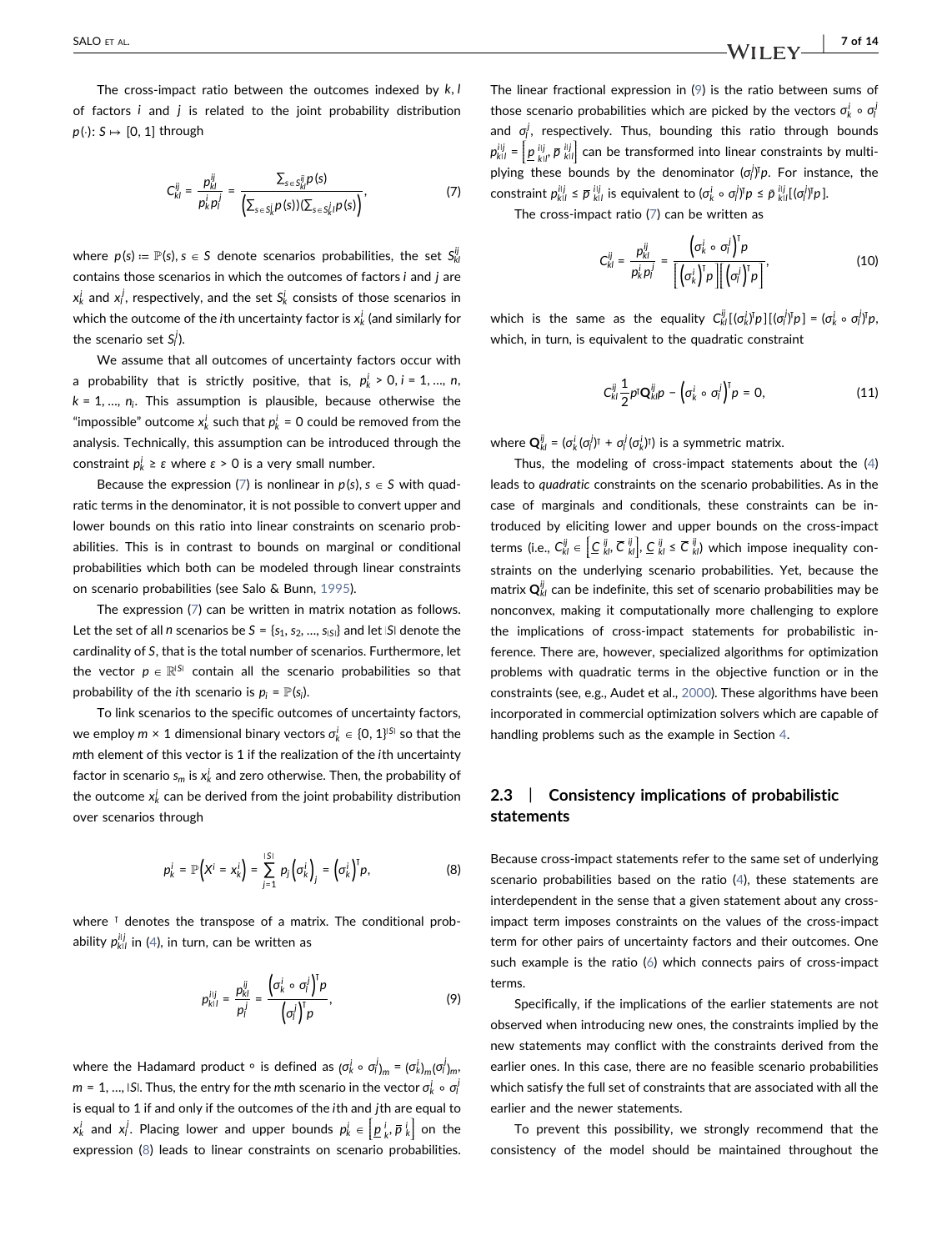## **8 of 14 | NATILEY SALO ET AL.**

elicitation process so that new statements are introduced only on the condition that the resulting augmented set of constraints continues to be satisfied by at least some feasible scenario probabilities. One reason for this is that resolving a complex set of mutually inconsistent constraints can pose conceptual and computational difficulties. That is, it would call for the identification of those statements that are more "wrong" than others, leading to either the removal or relaxation of constraints that are associated with earlier statements.

In practice, the consistency of the statements can be supported so that the expression for the new statement to be added (i.e., marginal probability [\(8](#page-7-1)), conditional probability [\(9](#page-7-2)), or cross-impact statement [\(10](#page-7-3))) is employed as the objective function which is then minimized and maximized subject to the constraints implied by the earlier statements. That is, the interval defined by these lower and upper consistency bounds indicates for which values the new statement is consistent with the earlier ones. The new statement will eliminate some previously feasible scenario probabilities from further consideration if and only if it excludes some values from the interval defined by the consistency bounds.

For example, consider the situation in which the cross-impact term  $C_{kl}^{ij}$  is about to be specified in terms of its lower and upper bounds  $\left[\underline{C}^{\parallel}_{kl}, \overline{C}^{\parallel}_{kl}\right]$ . Then, if the minimum of the difference on the left side in ([11](#page-7-4)) is strictly positive for the cross-impact term  $\frac{C}{k}$ , the new constraint will be l excessively restrictive in that none of the feasible probabilities will satisfy the constraint based on <u>C  $_{kl}^{ij}$ </u>. Conversely, if the maximum of this difference is strictly negative for the constraint based on  $\overline{C}\!\!\stackrel{ij}{\vphantom{|}}_{kl}$  , this upper bound is too restrictive. In this way, optimization problems can be solved to ensure the consistency of statements.

There are also further consistency checks that can be readily carried out by checking inequality expressions. First, note that the equality  $\sum_{i=1}^{n_j} p_{k|i}^{ij} p_i^j = p_k^i$  can be divided by  $p_k^i$  to obtain

$$
\sum_{l=1}^{n_j} \frac{p_{kl}^{ij}}{p_k^{j}} p_l^{j} = \sum_{l=1}^{n_j} C_{kl}^{ij} p_l^{j} = 1,
$$

which shows that the probability-weighted average of cross-impact terms on any row of the cross-impact matrix for uncertainty fact*orsiandjmust equal one.* Thus, if  $\underline{C}\!\stackrel{ij}{\phantom{i}}_{kl}$   $\overline{C}\!\stackrel{ij}{\phantom{i}}_{kl}$  are the lower and upper bounds on the next cross-impact ratio  $C_{kl}^{ij}$  which is being elicited, there must exist some feasible vector *p* of scenario probabilities such that the corresponding marginal probabilities  $p_l^j$  satisfy the inequalities  $\sum_{l=1}^{n_j}\frac{C}{k}|p_l^j|\leq 1\leq \sum_{l=1}^{n_j}\overline{C}\;_{kl}^{ij}p_l^j.$  Similarly, examining the marginals  $p_l^j$ leads to the equality  $\sum_{k=1}^{n_i} C_{kl}^{ij} p_k^i = 1$  so that the probability-weighted average of cross‐impact terms in any column must be equal to one.  $\sum_{k=1}^{n_i} \frac{C}{k} \frac{ij}{k} p_k^i \leq 1 \leq \sum_{k=1}^{n_i} \overline{C} \frac{ij}{k} p_k^i$  for any  $l = 1, ..., n_j$ .

Even further relationships between the marginal and conditional probabilities and the cross‐impact ratios can be established. For  $\epsilon$  example, because max $\{p_k^i, p_l^j\} \leq 1$ , it follows that  $\overline{C}\,{}^{ij}_{kl} \geq C^{ij}_{kl} = 1$  $p^{\bar{i}j}_{kl}/(p^i_k p^j_l)\geq p^{\bar{i}j}_{kl}/$ min $\{p^i_k,\,p^j_l\}$  and hence  $p^{\bar{i}j}_{kl}\leq \overline{C}\,{}^{i\bar{j}}_{kl}$ min $\{p^i_k,\,p^j_l\}.$  Thus, if the upper bound on the cross‐impact term is small, then the probability  $p_{\mathsf{k} \mathsf{l}}^{\mathsf{j} \mathsf{j}}$  of the joint event will be low relative to the marginal probabilities. In the same vein, using the inequality  $p_{kl}^{ij} \leq \min\{p_k^i, p_l^j\}$  gives  $C^{ij}_{kl} \leq C^{ij}_{kl} = p^{ij}_{kl}/(p^i_k p^j_l) \leq \min\{p^i_k, p^j_l\}/(p^i_k p^j_l) = 1/\max\{p^i_k, p^j_l\}$  so that

 $max\{p_k^i, p_l^j\} \leq 1/\underline{C}\frac{ij}{k!}$ . In other words, having a very large lower bound on the cross‐impact term will place an upper bound on the marginal probabilities.

If consistency bounds are not systematically employed in the elicitation process, there are strategies which can be applied to preserve the consistency of the model. That is, if it is only the most recently elicited statement that is found to be inconsistent with the earlier statements, then it is possible to backtrack by omitting this statement from consideration. More constructively, the respondent can also be asked to revise the lower and upper bounds of this statement so that consistency is preserved. In principle, one could also seek to identify those subsets of statements that are mutually consistent and contain as many statements as possible (for a discussion of analogous approaches in the case of constraints on marginal and conditional probability statements, see Salo & Bunn, [1995\)](#page-14-6). However, in the case of cross‐impact statements, this strategy would call for a considerable amount of computational effort and, in addition, require that the respondent is prepared to indicate which one(s) of the earlier statements should be omitted.

We also note that the assessment of inconsistencies in nonprobabilistic cross‐impact analysis differs from our approach. In the CIB method, for example, all cross‐impact statements are elicited at the outset, whereafter an algorithm is applied to identify the scenarios that satisfy the consistency criterion. By construction, the application of this criterion in the CIB method presumes that all the statements have been elicited (i.e., it is not possible to exclude inconsistent scenarios based on a subset of cross-impact statements). Also, because this criteria lacks a formal theoretical foundation, it appears that nonprobabilistic approaches in which the consistency of scenarios is not treated as a dichotomous "yes‐no" criterion but, rather, quantified by providing a more systemic measure of consistency, are more defensible. One such approach is developed by Seeve and Vilkkumaa ([2021](#page-14-7)) who generate sets of plausible scenarios which are diverse, too, as measured by how different the scenarios are from each other.

In this context, it is worth noting that "comprehensiveness" has different connotations in nonprobabilistic and probabilistic approaches. In nonprobabilistic approaches, comprehensiveness refers to the extent to which the set of generated scenarios represents the entire range of possible futures (which, as a criterion, does not require that all the possible futures would have to be generated). In probabilistic approaches, and especially in the context of safetycritical systems, comprehensiveness commonly refers to the extent to which the residual uncertainties concerning the attainment of the safety requirements permit conclusive statements about the safety of the system (for a review and discussion, see Tosoni et al., [2018](#page-14-9)).

Furthermore, we remark that "consistency" has a somewhat different meaning in the CIB method than in our approach. In the former, consistencies are associated with individual entries of the cross-impact matrix (with 3 indicating strong consistency and −3 representing strong inconsistency) as well as with those scenarios that fulfill the criterion in Equation [\(1](#page-4-0)). In our approach, consistencies refer to sets of statements such that the corresponding constraints are fulfilled by some joint probability distribution over the set of all possible scenarios. That is, the scenarios are not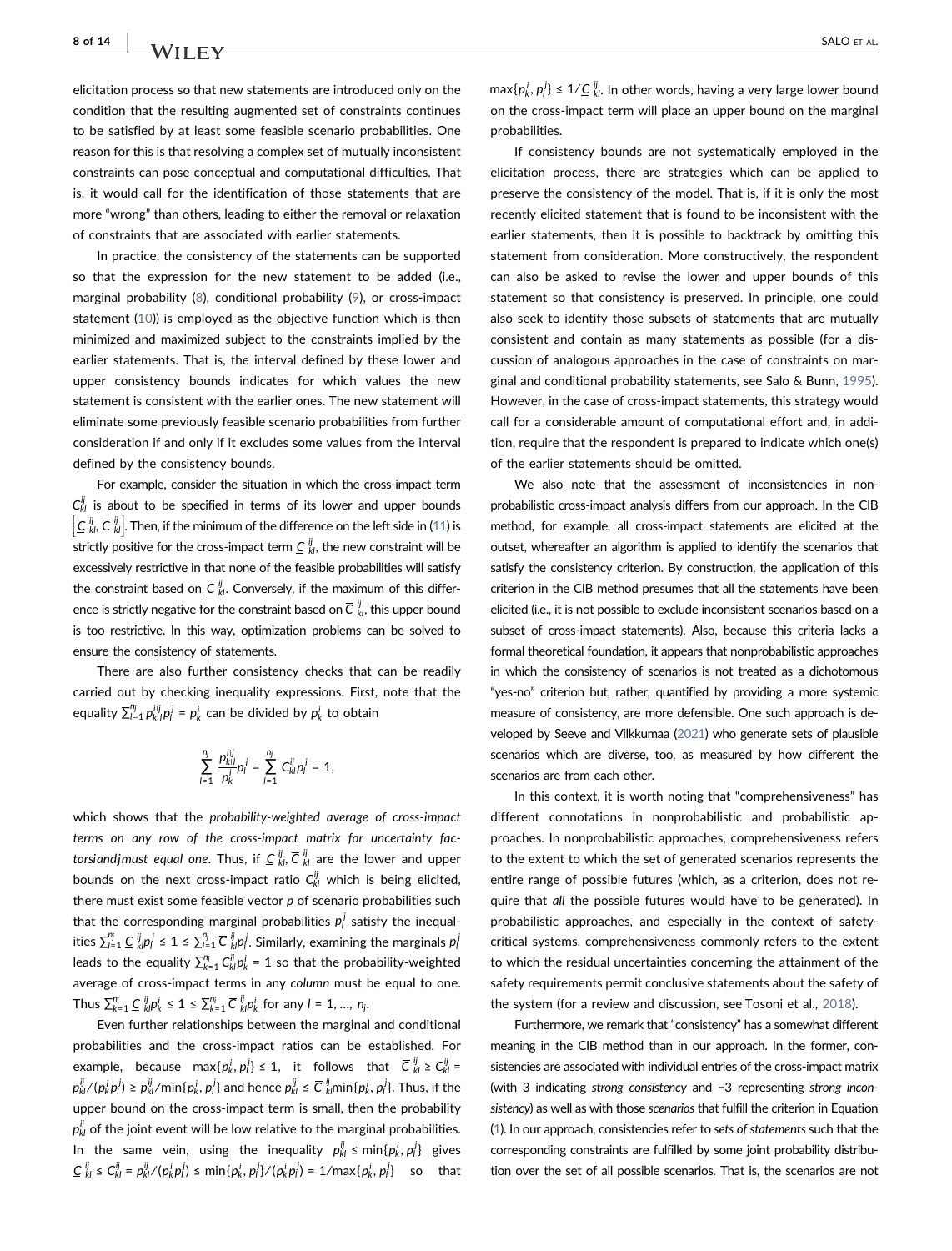treated as inconsistent as such but, rather, they are more or less probable, depending on the logical implications of the elicited probability statements. Also from this perspective of offering insights into what these statements signify, there are advantages to maintaining the consistency of the probability model, because this permits many kinds of probabilistic inferences, such as deriving bounds on those marginal and conditional probabilities that have not yet been elicited.

## <span id="page-9-0"></span>3 | CONDITIONING CONSEQUENCES ON **SCENARIOS**

In risk assessment, the aim is to characterize the magnitude of risks, as measured by the severity and probability of harmful consequences. These consequences can differ considerably in terms of what kinds of impacts they pertain to (e.g., human casualties, environmental damages, financial losses).

We first consider the situation where these consequences are represented by a real‐valued random variable *Z* (e.g., amount of released radioactivity from a nuclear facility) whose realization depends on which one of the *SI* scenarios occurs. Because the scenarios are mutually exclusive and collectively exhaustive, the probability for the event that the consequences exceed a given threshold level  $θ ∈ ℝ$  (e.g., a regulatory limit) is obtained by conditioning *Z* on these scenarios  $s \in S$  so that

$$
\mathbb{P}(Z > \theta) = \sum_{s \in S} \mathbb{P}(Z > \theta \mid s) \mathbb{P}(s). \tag{12}
$$

<span id="page-9-1"></span>In risk assessment, one relevant rationale for the development of scenarios is that the approach of assessing the conditional probabilities  $\mathbb{P}(Z > \theta \text{ls})$  for the different scenarios separately can lead to a more structured and defensible elicitation process than seeking to obtain a single holistic estimate  $\mathbb{P}(Z > θ)$  (for an overview of structured elicitation methods, see Dias et al., [2018\)](#page-13-9).

The expression ([12](#page-9-1)) can be also employed to shed light on the question about which one(s) out of further candidates for additional uncertainty factors  $X^{n+1}$ ,  $X^{n+2}$ , ... should be introduced to complement the *n* uncertainty factors  $X^1$ , ...,  $X^n$ , on the basis of which scenarios have already been formulated. Toward this end, the scenario‐ based conditioning of  $\mathbb{P}(Z > \theta | s)$  can be extended to include the additional uncertainty factor *Xn*+1 so that

$$
\mathbb{P}(Z>\theta \textup{ls})=\sum_{x_k^{n+1} \in S^{n+1}} \mathbb{P}\Big(Z>\theta \textup{ls}, X^{n+1}=x_k^{n+1}\Big) \mathbb{P}\Big(s\wedge \Big\{X^{n+1}=x_k^{n+1}\Big\}\Big).
$$

In particular, this expression suggests that the inclusion of the additional uncertainty factor  $X^{n+1}$  is unlikely to be very useful if (i) the conditional probabilities  $\mathbb{P}(Z > \theta \mid s, X^{n+1} = x_k^{n+1})$  are the same for different outcomes  $x_k^{n+1} \in S^{n+1}$  (i.e., the first term in the sum is the same for all outcomes of the uncertainty factor  $X^{n+1}$ ) or if (ii) the factor  $X^{n+1}$  is perfectly correlated with any one of the *n* factors that are included in the scenarios  $s \in S$  (i.e., there exists some other factor  $X^i$ ,  $i = 1, ..., n$  such that the outcomes of  $X^{n+1}$  are implied by the states of  $X^i$ ). These

conditions, together with an assessment of how much extra effort is required to elicit the additional parameters  $\mathbb{P}(Z > \theta)$ s,  $X^{n+1} = X_k^{n+1}$  and  $\mathbb{P}(\mathsf{s} \wedge \{X^{n+1} = x_k^{n+1}\})$ , help evaluate which additional uncertainty factors should be included in the analysis.

Furthermore, the expression [\(12\)](#page-9-1) implies that if some scenarios are omitted from the sum on the right side, the assessed probability for the event *Z* > *θ* will be lower than the actual probability, unless this omission is compensated through an upward adjustment in the other terms in the sum. Furthermore, if the aim is to establish a conservative upper bound for  $\mathbb{P}(Z > θ)$ , then the estimates employed for the terms  $\mathbb{P}(Z > θ$ <sup>s</sup>) should be upper bounds on these scenario‐specific probabilities.

The expression ([12](#page-9-1)) can also be generalized to situations where *Z* is not necessarily real-valued but takes on values in the set of possible consequences  $\mathbb C$ . An appropriate disutility function  $U: \mathbb C \mapsto \mathbb R$ can then be defined so that the value of this function is highest for the least preferred consequences and lowest for most preferred consequences. Such a disutility function can be also defined to characterize the probability with which these consequences will be unacceptable. That is, let the set  $\mathbb{C}^{\text{fail}}$  consist of all unacceptable consequences and define the disutility function so that

$$
U(Z) = \begin{cases} 1, & Z \in \mathbb{C}^{\text{fail}} \\ 0, & Z \notin \mathbb{C}^{\text{fail}}. \end{cases}
$$

<span id="page-9-2"></span>For this disutility function, the expression  $\sum_{s \in S} \mathbb{E}[U(Z)|s] p(s)$  gives the probability with which the consequences will be unacceptable. More generally, we assume that the risk assessment process is required to provide conservative estimates for the expressions

$$
\mathbb{E}[Z] = \sum_{s \in S} \mathbb{E}[Z|s] p(s), \tag{13}
$$

$$
\mathbb{E}[U(Z)] = \sum_{s \in S} \mathbb{E}[U(Z)|s] p(s), \qquad (14)
$$

<span id="page-9-3"></span>where in ([13](#page-9-2)) the term *Z* representing consequence is assumed to be real-valued and the disutility function in [\(14\)](#page-9-3) makes it possible to handle other types of consequences as well.

<span id="page-9-4"></span>Using the notations  $u(s) = \mathbb{E}[U(Z)|s]$ , the above formulations can be combined with the results of the preceding section to state the following optimization problem

$$
\max/\min_{p(s)} \sum_{s \in S} u(s)p(s)
$$
  
subject to 
$$
\sum_{s \in S} p(s) = 1,
$$
 (15)  

$$
p \ge 0,
$$

plus all the constraints that correspond to the elicited statements about the marginal probabilities, conditional probabilities, and cross‐ impact terms. Thus, lower and upper bounds for the risk level can be estimated by solving the optimization problem as a minimization and a maximization, respectively, of the objective function.

Building on the above, the main phases of probabilistic cross‐impact analysis for assessing risks can now be outlined as follows: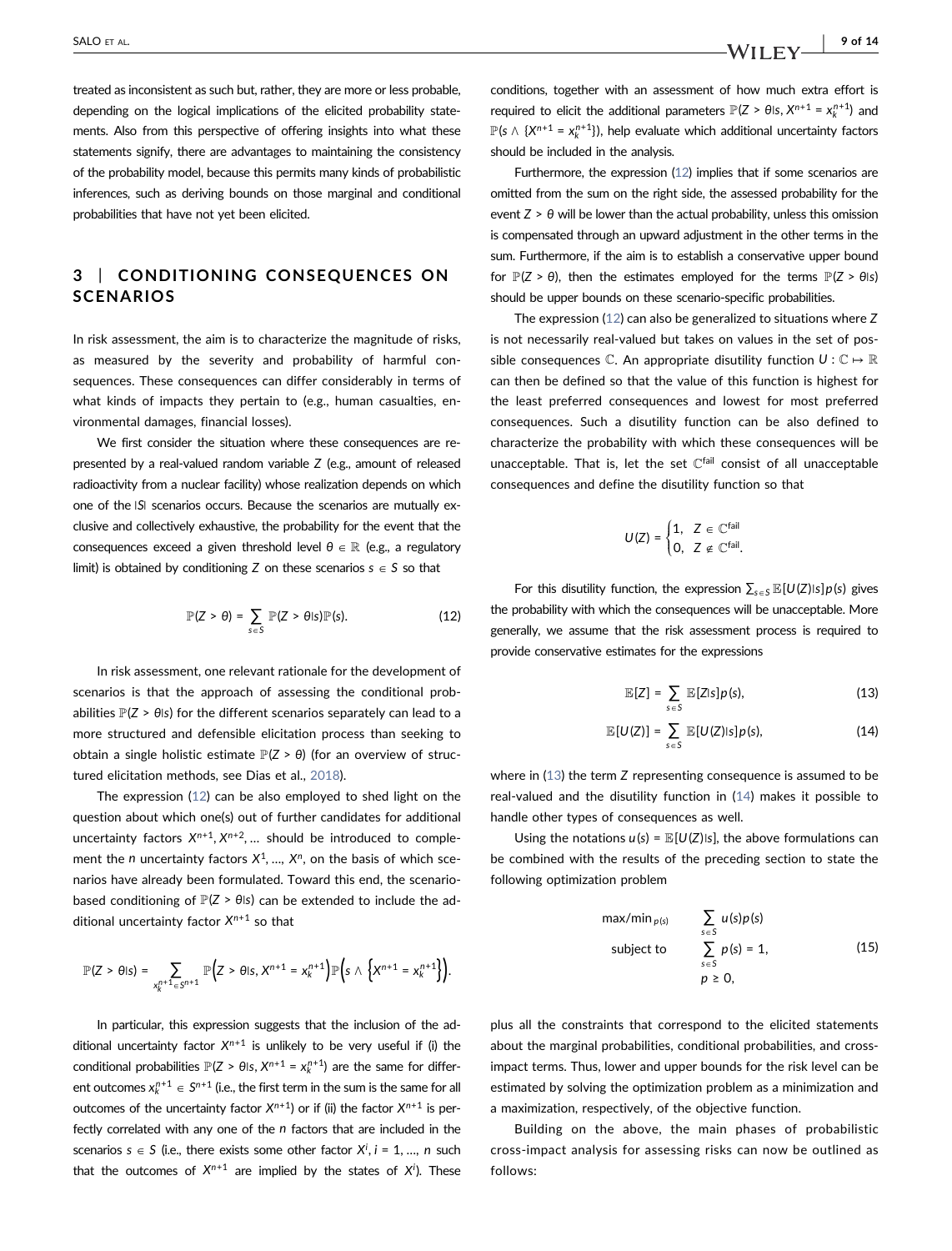- 1. Define the scenarios  $s \in S$  by specifying the uncertainty factors and their possible outcomes.
- 2. Assess bounds for the expected scenario-specific consequences  $\mathbb{E}[Z|s]$  or their expected disutilities  $\mathbb{E}[U(Z)|s]$ .
- 3. Obtain information about the joint probability distribution over scenarios by eliciting cross‐impact statements about the ratio ([4](#page-6-1)) and/or statements about the marginal and conditional probability distributions (see Salo & Bunn, [1995](#page-14-6)). These statements can be elicited by employing interval valued statements defined by lower and upper bounds.
- 4. Compute lower and upper bounds for the aggregate risk level (as expressed in [\(12\)](#page-9-1), ([13\)](#page-9-2), or ([14\)](#page-9-3)) based on information about corresponding scenario‐specific expectations and the joint probability distribution over scenarios.
- 5. Once the maximum tolerable risk level has been determined, assess the risk management implications of the available information by considering the following possibilities (Tosoni et al., [2019](#page-14-34)):
	- If the upper bound of the aggregate risk level, obtained by maximizing [\(15](#page-9-4)), is below the maximum tolerable risk level, the system can be deemed safe.
	- If the lower bound of the aggregate risk level, obtained by minimizing ([15\)](#page-9-4), is higher than the maximum tolerable risk level, the system can be deemed unsafe.
	- Otherwise, return to steps 2 and 3 to obtain additional information with the aim of deriving tighter bounds on the aggregate risk level.

From the viewpoint of data analysis and generation, solving the problem ([15](#page-9-4)) presumes that the expected scenario‐specific disutilities  $u(s)$ ,  $s \in S$  are available for all scenarios. There are, however, problem contexts in which estimates about these disutilities can be generated with the help of computational models, as illustrated by the example in the next section. The maximization problem [\(15\)](#page-9-4) can also be solved based on conservative upper bound estimates about these disutilities. One can also explore just how large these disutilities would have to be so that the maximum tolerable risk level would be reached.

Because the cross‐impact statements are interpreted as constraints on the joint probabilities, it is conceptually and computationally straightforward to integrate the use of such statement in Monte Carlo simulations in which vectors representing joint probabilities are generated. That is, computational results reflecting cross-impact statements can be produced by retaining only those probability vectors that satisfy the constraints implied the cross-impact statements. In particular, this makes it possible to benefit from cross-impact statements when using other approaches for the exploration dependencies in safety risk models (see, e.g., Harrison & Cheng, [2011](#page-13-19)).

#### <span id="page-10-0"></span>4 | CASE STUDY

The risk assessment of nuclear waste management facilities is an important application context of scenario analysis (Tosoni et al., [2018](#page-14-9)). In this context, the uncertainty factors consist of so-called FEPs which include, for instance, physical and chemical variables that affect the lifetime of the facility and its surrounding environment. The FEP outcomes can be represented through discretized states such as low, medium, and high.

In this section, we revisit the case study (Tosoni et al., [2019](#page-14-34)) on the nuclear waste repository at Dessel (Belgium) in which the Bayesian network in Figure [3](#page-11-0) was developed to represent dependencies between nine FEPs. As shown in Table [1](#page-11-1), there are two possible outcomes for the first five FEPs while the two last ones have three possible outcomes.

In this setting, scenarios are defined as combinations of outcomes for each FEP. Thus, for example, there is a scenario which represents the following combination of FEP states: a beyond‐design‐ basis Earthquake (BDBE), low Water flux, micro crack Aperture, low Diffusion coefficient, low Distribution coefficient, slow Chemical degradation, fast Concrete degradation, slow Monolith degradation, and low Hydraulic conductivity. Given the nine FEPs and their two or three outcomes, the total number of scenarios is  $2^7 \times 3^2 = 1152$ .

The scenarios differ from each other in terms of how probable it is that radioactive particles will be released into the environment, causing human exposure to radiation. For each scenario, this impact is quantified by the conditional probability that the subsequent dose rate to humans exceeds a predefined safety threshold level. Aggregating these conditional probabilities over all scenarios based on ([12\)](#page-9-1) thus gives an estimate about the radiological risk, which is measured by the total probability with which this threshold *θ* is violated.

For each scenario *s*, the corresponding conditional probability  $\mathbb{P}(Z > \theta \text{ls})$  in ([12](#page-9-1)) of violating the threshold  $\theta$  was computed as the average of three numbers, that is, (i) the prior value in Tosoni et al. [\(2020](#page-14-35)) and (ii) the lower and upper bounds in Tosoni et al. [\(2019\)](#page-14-34). This approach was adopted, because it serves to illustrate how results concerning the total violation probability  $\mathbb{P}(Z > \theta)$  in [\(12\)](#page-9-1) changes as a result of providing additional information about the probabilities. These conditional violation probabilities are not reported here due to the large number of scenarios, but they are available from the authors upon request. For instance, the conditional violation probability for the scenario described in the second paragraph of this section was 0.678.

In the following illustrative analysis, we build on the model and data in papers Tosoni et al. [\(2019,](#page-14-34) [2020\)](#page-14-35) which represent the nuclear waste repository as a Bayesian network (Pearl & Russel, [2003](#page-14-36)). In this network, the nodes represent the FEPs, whereas directed arcs indicate cause dependencies between the FEPs. The uncertainties associated with the FEP outcomes are modeled as the feasible sets of marginal and conditional probabilities (Tosoni et al., [2019](#page-14-34)).

Specifically, we consider three steps in which increasingly detailed information about scenario probabilities are provided. The first step uses only marginal probabilities of FEP outcomes. In the second step, the dependencies between those FEPs which are linked by arcs in the Bayesian network are approximated with cross-impact statements. In the third step, it is stated that the six FEPs in Figure [3](#page-11-0) (i.e., Water flux, Earthquake, Crack aperture, Diffusion coefficient, Distribution coefficient, Chemical degradation) from which there are only outgoing arcs are almost independent. This statement is introduced by allowing the cross‐impact ratio ([4](#page-6-1)) to assume value in the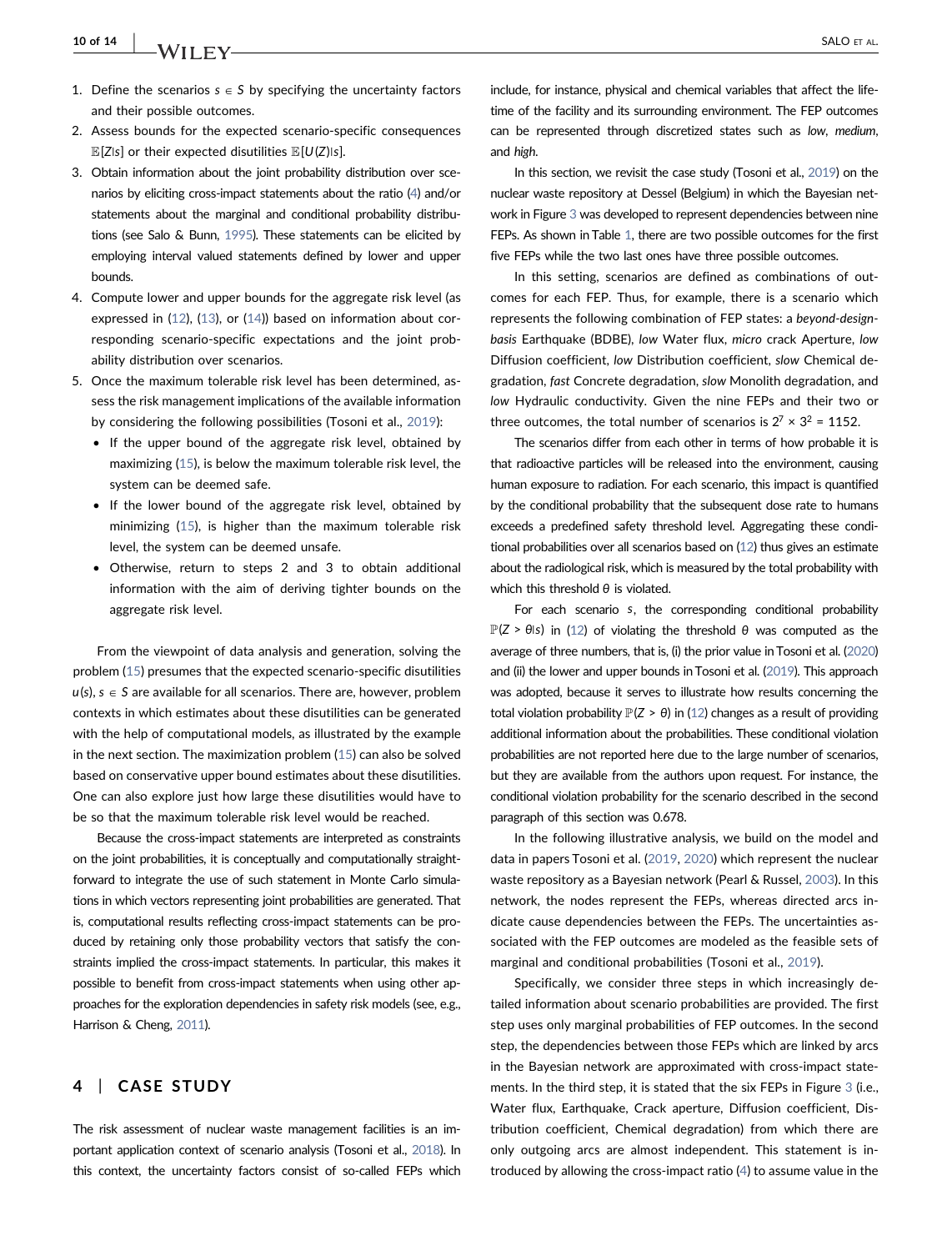<span id="page-11-0"></span>

FIGURE 3 The Bayesian network for the case study (Tosoni et al., [2019\)](#page-14-34)

interval [0.9950–1.0050]. Note that this assumption is weaker than the full independence assumption which is embedded in the structure of the Bayesian network and corresponds to the requirement that all cross‐impacts between the outcomes of these six FEPs are equal to 1. Thus, the introduction of the relatively narrow interval [0.9950–1.0050] helps explore how the results would change if it were to be the case that the Bayesian network in Figure [3](#page-11-0) is not a valid model of the dependencies between the FEPs. Furthermore, because the statements in second step do not yet limit these dependencies, the introduction of these intervals in the third step provides a significant amount of additional information. This leads to much tighter constraints on the scenario probabilities so that a reduction in the violation probability  $\mathbb{P}(Z > \theta)$  can be expected.

For the first step, the lower and upper bounds for the marginal probabilities of FEP outcomes in Table [1](#page-11-1) were computed by sampling the feasible sets of marginal and conditional probabilities in the Bayesian network, leading to corresponding sample distributions over FEP outcomes. The marginals in Table [1](#page-11-1) were taken from these distributions by employing their 5% and 95% quantiles.

For the second step, the characterization of dependencies between selected pairs of FEP outcomes was also based on the model in Tosoni et al. [\(2019](#page-14-34)) as above, except that the sample distributions were established for the cross‐impact ratio in [\(7\)](#page-7-0) (rather than for the marginal probability distributions). Moreover, the bounds for cross-impact terms were established by using the more conservative 0.5% and 99.5% quantiles (as opposed to 5% and 95% quantiles) to allow for more imprecision in the characterization of cross-impacts. The resulting bounds on the cross‐impact ratios are reported in Tables [2](#page-12-0) and [3](#page-12-1).

Looking at the ratios in Table [2](#page-12-0), it is instructive to see that if a major outcome of the FEP Earthquake does occur, the probability of fast Barrier degradation becomes much higher (i.e., [1.5755–6.9785] times) in comparison with the situation where there is no information about the probability of an Earthquake. On the other hand, if the outcome for the Earthquake is BDBE (i.e., of a lower magnitude than a major earthquake, but still beyond what the repository barriers are designed to withstand),

<span id="page-11-1"></span>

| $TABLE 1$ FEPs and their outcomes in Tosoni et al. (2019) and |  |
|---------------------------------------------------------------|--|
| corresponding on bounds marginal probabilities                |  |

| <b>FEP</b>               | <b>Outcome</b> | <b>Probability bounds</b> |
|--------------------------|----------------|---------------------------|
| Earthquake               | <b>BDBE</b>    | $[0.9912 - 0.9950]$       |
|                          | Major          | $[0.0050 - 0.0088]$       |
| Water flux               | Low            | $[0.6525 - 0.8428]$       |
|                          | High           | $[0.1572 - 0.3475]$       |
| Crack aperture           | Micro          | $[0.8148 - 0.8874]$       |
|                          | Macro          | $[0.1126 - 0.1852]$       |
| Diffusion coefficient    | Low            | $[0.5209 - 0.7275]$       |
|                          | High           | $[0.2725 - 0.4791]$       |
| Distribution coefficient | Low            | $[0.5215 - 0.7268]$       |
|                          | High           | $[0.2732 - 0.4785]$       |
| Chemical degradation     | Fast           | $[0.5361 - 0.6694]$       |
|                          | Slow           | $[0.3306 - 0.4639]$       |
| Barrier degradation      | Fast           | $[0.0787 - 0.2337]$       |
|                          | Slow           | $[0.7663 - 0.9213]$       |
| Monolith degradation     | Very fast      | $[0.0293 - 0.2678]$       |
|                          | Fast           | $[0.0594 - 0.2695]$       |
|                          | Slow           | $[0.4627 - 0.9114]$       |
| Hydraulic conductivity   | Low            | $[0.5993 - 0.7066]$       |
|                          | Medium         | $[0.2016 - 0.2715]$       |
|                          | High           | $[0.0872 - 0.1342]$       |

Abbreviation: BDBE, beyond‐design‐basis earthquake; FEPs, features, events, and processes.

the probability of slow Barrier degradation will grow, albeit marginally. This is in keeping with the recognition that a major Earthquake can have an impact on the speed of Barrier degradation; but its absence does not have a comparable impact.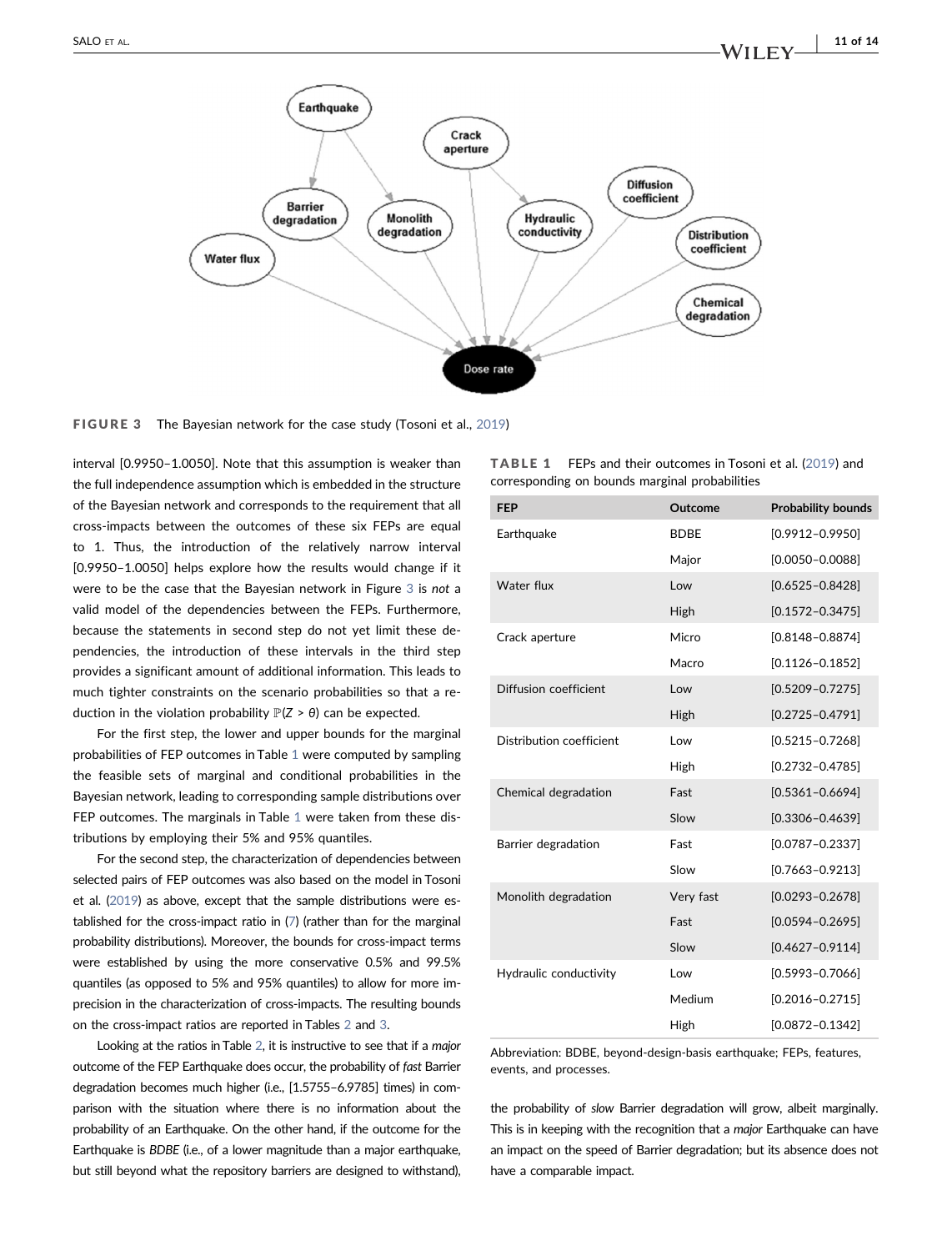$12$  of  $14$  | M/H EV SALO ET AL.

<span id="page-12-0"></span>TABLE 2 Bounds on the cross‐impact ratios for pairs of outcomes for the FEPs Earthquake, Barrier degradation, and Monolith degradation

|            |             | <b>Barrier degradation</b> |                     | Monolith degradation |                      |                     |
|------------|-------------|----------------------------|---------------------|----------------------|----------------------|---------------------|
|            |             | Fast                       | Slow                | Very fast            | Fast                 | Slow                |
| Earthquake | <b>BDBE</b> | $[0.9544 - 0.09963]$       | $[1.0011 - 1.0036]$ | $[0.9950 - 1.0050]$  | $[0.9329 - 0.9982]$  | $[0.9975 - 1.0052]$ |
|            | Maior       | $[1.5755 - 6.9785]$        | $[0.5660 - 0.8174]$ | $[0.9950 - 1.0050]$  | $[1.2769 - 10.1853]$ | $[0.3406 - 1.3606]$ |

Abbreviations: BDBE, beyond‐design‐basis earthquake; FEPs, features, events, and processes.

<span id="page-12-1"></span>TABLE 3 Bounds to the cross‐impact ratios for pairs outcomes of the FEPs Crack aperture and Hydraulic conductivity

|          |       | Hydraulic conductivity<br>Low | Medium              | High                |
|----------|-------|-------------------------------|---------------------|---------------------|
| Crack    | Micro | $[1.0896 - 1.1880]$           | $[0.4941 - 0.7490]$ | $[0.9950 - 1.0050]$ |
| Aperture | Macro | $[0.1628 - 0.3017]$           | $[2.5666 - 3.9985]$ | $[0.9950 - 1.0050]$ |

Abbreviation: FEPs, features, events, and processes.

The bounds in Tables [2](#page-12-0) and [3](#page-12-1) specify no restrictions on dependencies between the six FEPs which are independent in Figure [3](#page-11-0) as they have only outgoing arcs in this Bayesian network. Thus, the independence between these six FEPs is introduced in the third step. As noted above, however, this independence assumption is quite strong, so that we relax it by allowing for minor deviations from independence by bounding the cross‐impact ratios to the interval [0.995–1.005]. Moreover, in Tables [2](#page-12-0) and [3](#page-12-1) there are two columns (i.e., very fast Monolith degradation in Table [2](#page-12-0), high Hydraulic conductivity in Table [3\)](#page-12-1) in which the independence assumption contained in the Bayesian data has been relaxed similarly.

Based on the probability information for the three steps above, the following conservative upper bounds for the level of radiological risk can now be computed by solving the maximization problem ([15](#page-9-4)) subject to the corresponding constraints on scenario probabilities.

- 1. Marginals only: When there is information about the marginals only, the upper bound on the maximum level of risk is 0.576.
- [2](#page-12-0). Cross-impacts bounds for arcs between FEPs in Tables 2 and [3](#page-12-1): When the constraints based on these bounds are added to the information in the first step, the upper bound is reduced to 0.571.
- 3. Cross-impact bounds for independent FEPs: When the narrow intervals [0.995–1.005] are introduced for pairs of outcomes for independent FEPs in the Bayesian network, the upper bound becomes 0.427.

The results are summarized in Table [4.](#page-12-2) The greatest reduction in the upper bound is attained as a result of introducing the assumption of near-independence when moving from the second step to the third. This can be explained by noting that the number of such constraints is high (i.e., lower and upper bound constraints for every combination of outcomes for all pairs of the six

<span id="page-12-2"></span>TABLE 4 Upper bounds on the risk level for different settings of probabilistic information

|             | <b>Setting</b>                                                |       |       | з     |
|-------------|---------------------------------------------------------------|-------|-------|-------|
| Constraints | 1. Marginals                                                  |       | Ø     | V.    |
|             | 2. CI ratios for designated FEP<br>dependencies (Tables 2, 3) | Ω     | ∞     | ⊗     |
|             | 3. CI ratios for<br>independent FEPs                          |       | x     | Ø     |
|             | Upper bound on risk level                                     | 0.576 | O 571 | በ 427 |

Abbreviation: FEPs, features, events, and processes.

FEPs) and because these intervals are relatively tight. This can be contrasted with the shift from the first step to the second step which leads to a much smaller reduction in the total violation probability.

More generally, this example shows how probabilistic crossimpact analysis can be interfaced with other models. Specifically, scenario‐specific estimates concerning radiological risk were inferred from Tosoni et al. ([2019,](#page-14-34) [2020](#page-14-35)). Parameters of the Bayesian network (Tosoni et al., [2019\)](#page-14-34) were employed to generate information about the marginal probabilities. Analogously, information about conditional dependencies was provided through cross‐impact ratios stated in terms of lower and upper bounds. We emphasize that all this information about probabilities and dependencies could have been introduced directly without explicit reference to the Bayesian network (which has been employed as a useful tool for generating such information). This notwithstanding, we stress that the numerical results are illustrative and do not provide any indications as to the safety of the nuclear waste repository at Dessel.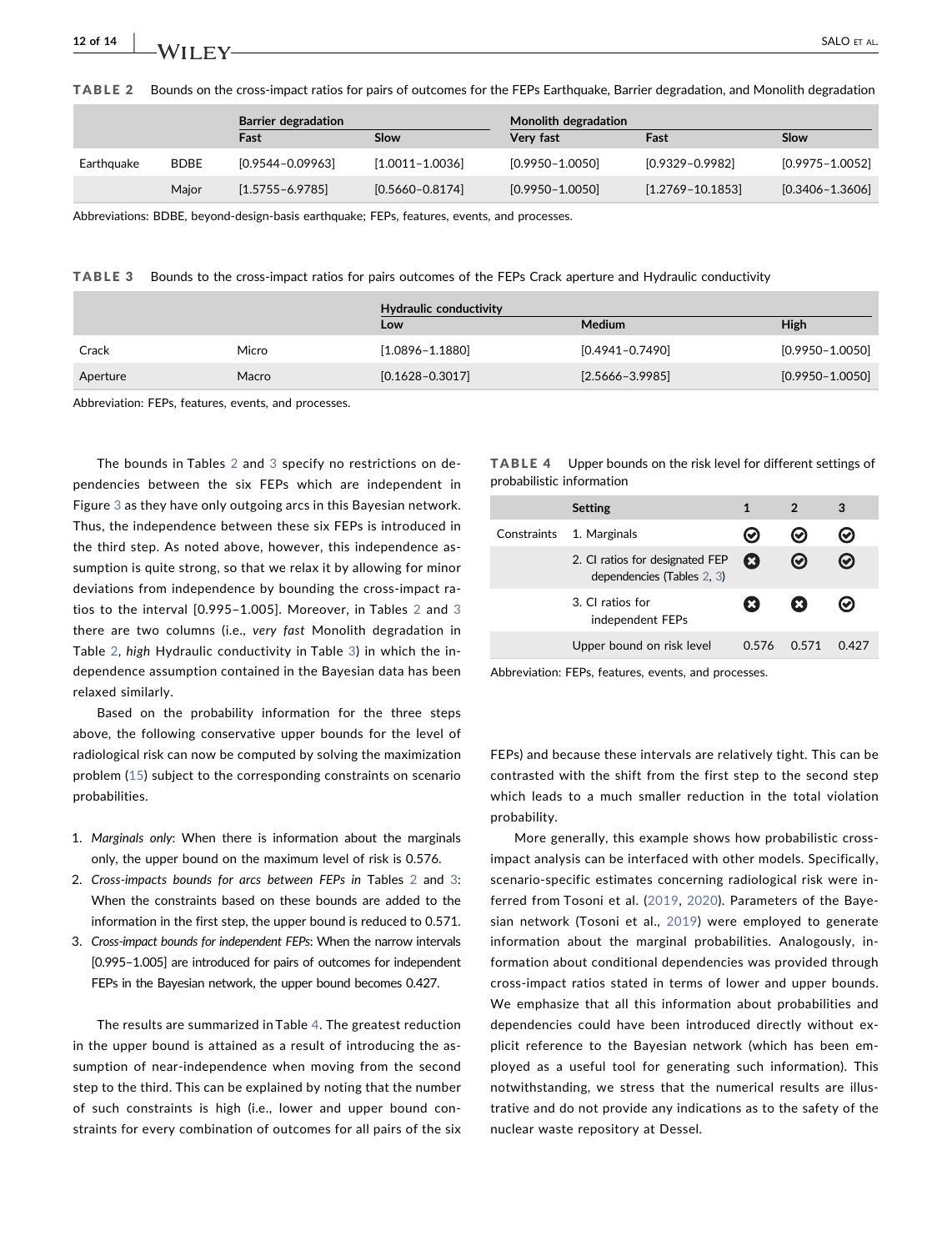## <span id="page-13-11"></span>5 | DISCUSSION AND CONCLUSIONS

## In this paper, we have considered the limitations of nonprobabilistic cross‐impact analyses in risk management and, specifically, in the risk assessment of safety critical systems for which the aim is produce conservative estimates that provide an upper bound on the overall risk level. Importantly, we have shown that instead of limiting attention to the most consistent scenarios only, it is pertinent to account for all the scenarios that can make a nonnegligible contribution to the overall risk level, even if some of these scenarios are quite improbable. That is, neglecting these scenarios may lead to risk estimates which are too small, as the actual risk will be higher than what is suggested by the analysis. This, in turn, may lead to the selection of inadequate and insufficient risk mitigation actions.

We have also advocated the probabilistic interpretation of crossimpacts, because this helps establish precise and empirically testable mappings between the qualitative verbal expressions employed in the elicitation process and their numerical counterparts. This interpretation also makes it possible to integrate the scenario process with other approaches for analyzing probabilistic inputs, for instance by carrying out statistical analyses or by synthesizing them with judgmental forecasts (see, e.g., G. Wright et al., [2009\)](#page-14-37). Furthermore, probabilistic models are appealing not least because they can be adapted to assess the attractiveness and effectiveness of insurance as one of the quantitative risk management options.

We have also developed a probabilistic cross-impact method which is capable of accommodating and synthesizing many kinds of probability elicitation statements (including both marginal and conditional probabilities as well as cross‐impacts statements). All these statements are converted into corresponding linear or quadratic constraints in the optimization models which can be solved to (i) guide the elicitation of further statements which are consistent with the statements that have been elicited earlier and (ii) compute lower and upper bounds on the overall risk level at any stage of the elicitation process. Results such as these are useful for reaching conclusions about the safety of the system, which provides support for risk management decisions. There are also promising avenues for future work, for example by employing cross‐impact statements together with other methods for assessing dependencies and their impacts (see, e.g., Harrison & Cheng, [2011](#page-13-19)). One could also assess how the cross-impact statements and therefore scenario probabilities, too, would be impacted by alternative risk management actions. This would make it possible to accommodate endogenously dependent scenario probabilities (for a case study with decision‐ dependent scenario probabilities, see Vilkkumaa et al., [2018](#page-14-38)).

#### ACKNOWLEDGMENTS

The constructive comments by Anna Leinonen, Jarmo Lehikoinen, Gotcheva Nadezhda, Raija Koivisto, Kari Rasilainen, and three referees are gratefully acknowledged. This study has been supported by the project "Systematic scenario methods for the assessment of overall safety" (SYSMET), funded by the Finnish Research Programme on Nuclear Waste Management (KYT2022) 2019–2022.

## CONFLICT OF INTERESTS

The authors declare that there are no conflict of interests.

#### DATA AVAILABILITY STATEMENT

Data are available on request from the authors.

#### **ORCID**

Ahti Salo D <http://orcid.org/0000-0003-1526-7923>

#### REFERENCES

- <span id="page-13-18"></span>Audet, C., Hansen, P., Jaumard, B., & Savard, G. (2000). A branch and cut algorithm for nonconvex quadratically constrained quadratic programming. Mathematical Programming, Series A, 87, 131–152.
- <span id="page-13-5"></span>Aven, T., & Zio, E. (2011). Some considerations on the treatment of uncertainties in risk assessment for practical decisionmaking. Reliability Engineering and System Safety, 96, 64–74.
- <span id="page-13-4"></span>Bedford, T., & Cooke, R. M. (2001). Probabilistic risk analysis: Foundations and methods. Cambridge University Press.
- <span id="page-13-13"></span>Bowman, G. (2016). The practice of scenario planning: An analysis of inter-and-intra-organizational strategizing. British Journal of Management, 27(1), 77–96.
- <span id="page-13-12"></span>Bradfield, R., Wright, G., Burt, G., Cairns, G., & Heijden, K. V. D. (2005). The origins and evolution of scenario techniques in long range business planning. Futures, 37(8), 795–812.
- <span id="page-13-0"></span>Bunn, D. W., & Salo, A. (1993). Forecasting with scenarios. European Journal of Operational Research, 68(3), 291–303.
- <span id="page-13-1"></span>Carlsen, H., Eriksson, E. A., Dreborg, K. H., Johansson, B., & Bodin, O. (2016). Systematic exploration of scenario spaces. Foresight, 18(1), 59–75.
- <span id="page-13-9"></span>Dias, L. C., Morton, A., & Quigley, J. (Eds.). (2018). Elicitation: The science and art of structuring judgement (Vol. 261). Springer International Series in Operations Research & Management Science.
- <span id="page-13-8"></span>Duperrin, J. C., & Godet, M. (1975). SMIC 74—A method for constructing and ranking scenarios. Futures, 7(4), 302–312.
- <span id="page-13-10"></span>Fenton, N. E., Neil, M., & Caballero, J. C. (2016). Using ranked nodes to model qualitative judgments in Bayesian networks. IEEE Transactions on Knowledge and Data Engineering, 19(10), 1420–1432.
- <span id="page-13-14"></span>Godet, M. (2000). How to be rigorous with scenario planning? Foresight, 2(1), 5–9.
- <span id="page-13-3"></span>Goodwin, P., & Wright, G. (2010). The limits of forecasting methods in anticipating rare events. Technological Forecasting and Social Change, 77(3), 355–368.
- <span id="page-13-15"></span>Granger, C. W. J. (1969). Investigating causal relations by econometric models and cross‐spectral methods. Econometrica, 37, 424–438.
- <span id="page-13-19"></span>Harrison, C., & Cheng, D. (2011). Modelling uncertainty in the RSSB safety risk model. Safety and Reliability, 31, 19–33.
- <span id="page-13-6"></span>Helton, J. C., & Sallaberry, C. J. (2009). Conceptual basis for the definition and calculation of expected dose in performance assessments for the proposed high‐level radioactive waste repository at Yucca Mountain, Nevada. Reliability Engineering and System Safety, 94, 677–698.
- <span id="page-13-2"></span>Hirabayashi, Y., Mahendran, R., Koirala, S., Konoshima, L., Yamazaki, D., Watanabe, S., Kim, H., & Kanae, S. (2013). Global flood risk under climate change. Nature Climate Change, 3, 816–821.
- <span id="page-13-17"></span>Hora, S. (2007). Eliciting probabilities from experts. In W. Edwards, R. Miles, Jr., & D. Von Winterfeldt (Eds.), Advances in decision analysis: From foundations to applications (pp. 129–153). Cambridge University Press.
- <span id="page-13-16"></span>Kass, R. E., & Raftery, A. E. (1995). Bayes factors. Journal of the American Statistical Association, 90(430), 773–795.
- <span id="page-13-7"></span>Kemp‐Benedict, E., Carlsen, H., & Kartha, S. (2010). Large‐scale scenarios as 'boundary conditions': A cross‐impact balance simulated annealing (CIBSA) approach. Technological Forecasting and Social Change, 143, 55–63.